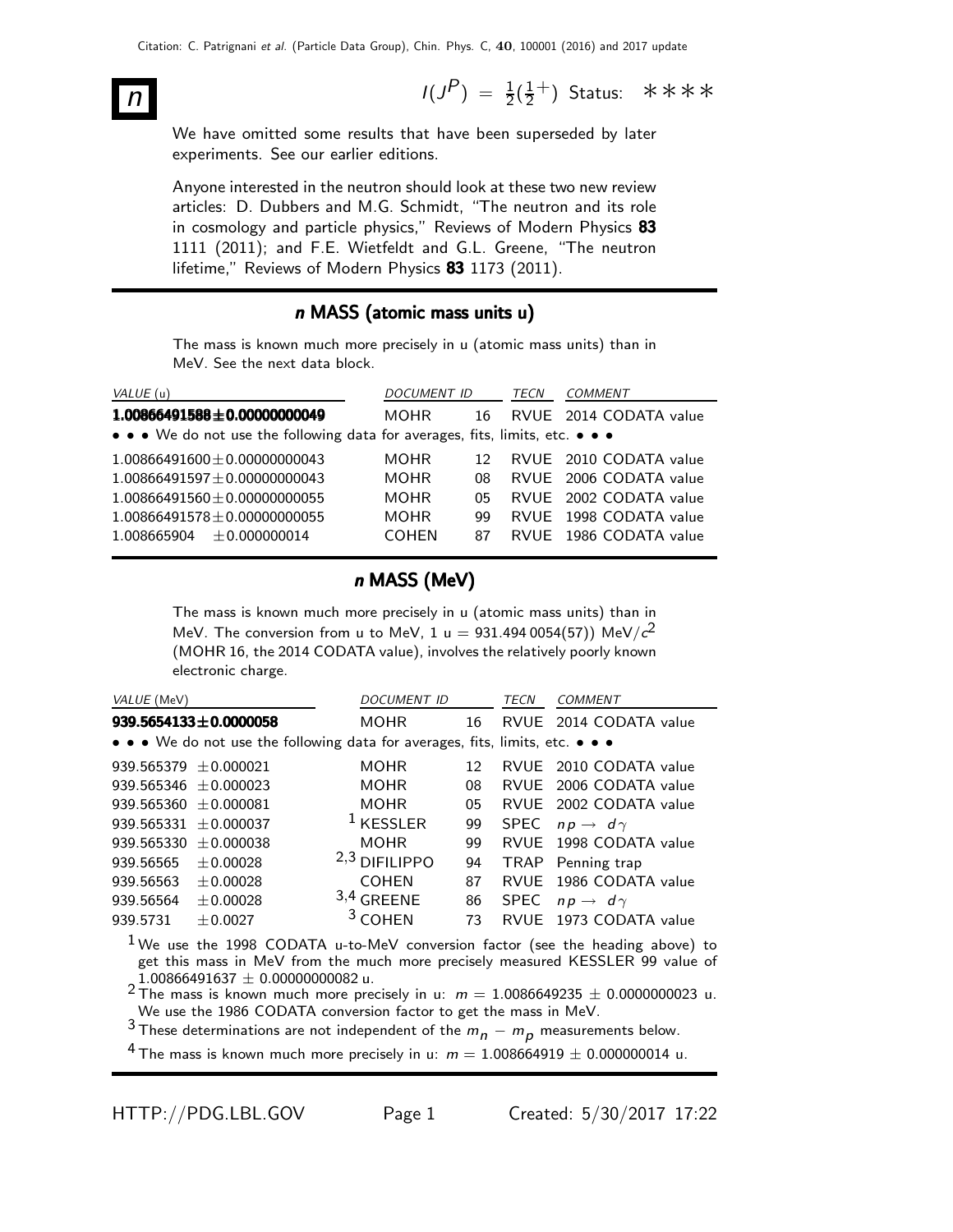### $\overline{n}$  MASS

| <i>VALUE</i> (MeV)  | <b>EVTS</b> | <i>DOCUMENT ID</i>  | TFCN | COMMENT                                          |
|---------------------|-------------|---------------------|------|--------------------------------------------------|
| $939.485 \pm 0.051$ | 59          | <sup>1</sup> CRESTI |      | 86 HBC $\overline{p}p \rightarrow \overline{n}n$ |
|                     |             |                     |      |                                                  |

 $<sup>1</sup>$  This is a corrected result (see the erratum). The error is statistical. The maximum</sup> systematic error is 0.029 MeV.

# $(m_n - m_{\overline{n}})/m_n$

A test of CPT invariance. Calculated from the  $n$  and  $\overline{n}$  masses, above.

VALUE DOCUMENT ID

### $(9±6) \times 10^{-5}$  OUR EVALUATION

 $m_n - m_p$ 

| VALUE (MeV)                                                                                                                                           | DOCUMENT ID   |    | TECN        | <b>COMMENT</b>           |  |
|-------------------------------------------------------------------------------------------------------------------------------------------------------|---------------|----|-------------|--------------------------|--|
| $1.29333205 \pm 0.00000051$                                                                                                                           | $1$ MOHR      | 16 |             | RVUE 2014 CODATA value   |  |
| • • • We do not use the following data for averages, fits, limits, etc. • • •                                                                         |               |    |             |                          |  |
| $1.29333217 \pm 0.00000042$                                                                                                                           | $2$ MOHR      | 12 |             | RVUE 2010 CODATA value   |  |
| $1.29333214 \pm 0.00000043$                                                                                                                           | $3$ MOHR      | 08 | RVUE        | 2006 CODATA value        |  |
| $1.2933317 \pm 0.0000005$                                                                                                                             | $4$ MOHR      | 05 |             | RVUE 2002 CODATA value   |  |
| $1.2933318 \pm 0.0000005$                                                                                                                             | $5$ MOHR      | 99 |             | RVUE 1998 CODATA value   |  |
| $1.293318 \pm 0.000009$                                                                                                                               | $6$ COHEN     | 87 | RVUE        | 1986 CODATA value        |  |
| $1.2933328 \pm 0.0000072$                                                                                                                             | <b>GREENE</b> | 86 | <b>SPEC</b> | $np \rightarrow d\gamma$ |  |
| 1.293429<br>± 0.000036                                                                                                                                | <b>COHEN</b>  | 73 | <b>RVUF</b> | 1973 CODATA value        |  |
| <sup>1</sup> The 2014 CODATA mass difference in <i>u</i> is $m_p - m_p = 1.001$ 388 449 00(51) $\times$ 10 <sup>-3</sup> <i>u</i> .                   |               |    |             |                          |  |
| <sup>2</sup> The 2010 CODATA mass difference in u is $m_p - m_p = 1.38844919(45) \times 10^{-3} u$ .                                                  |               |    |             |                          |  |
| <sup>3</sup> Calculated by us from the MOHR 08 ratio $m_p/m_p = 1.00137841918(46)$ . In u, $m_p$ –                                                    |               |    |             |                          |  |
| $m_p = 1.38844920(46) \times 10^{-3}$ u.                                                                                                              |               |    |             |                          |  |
| <sup>4</sup> Calculated by us from the MOHR 05 ratio $m_p/m_p = 1.00137841870 \pm 0.00000000058$ .                                                    |               |    |             |                          |  |
| In u, $m_p - m_p = (1.3884487 \pm 0.0000006) \times 10^{-3}$ u.                                                                                       |               |    |             |                          |  |
| <sup>5</sup> Calculated by us from the MOHR 99 ratio $m_p/m_p = 1.00137841887 \pm 0.00000000058$ .                                                    |               |    |             |                          |  |
| In u, $m_p - m_p = (1.3884489 \pm 0.0000006) \times 10^{-3}$ u.                                                                                       |               |    |             |                          |  |
| <sup>6</sup> Calculated by us from the COHEN 87 ratio $m_p/m_p = 1.001378404 \pm 0.000000009$ . In<br>u, $m_n - m_D = 0.001388434 \pm 0.000000009$ u. |               |    |             |                          |  |

### n MEAN LIFE

Limits on lifetimes for *bound* neutrons are given in the section "p PARTIAL MEAN LIVES."

We average the best seven measurements. The result,  $880.2 \pm 1.0$  s (including a scale factor of 1.9), is 5.5 seconds lower than the value we gave in 2010—a drop of 6.9 old and 5.5 new standard deviations.

For a full review of all matters concerning the neutron lifetime, see F.E. Wietfeldt and G.L. Greene, "The neutron lifetime," Reviews of Modern Physics 83 1173 (2011). In particular, there is a full discussion of the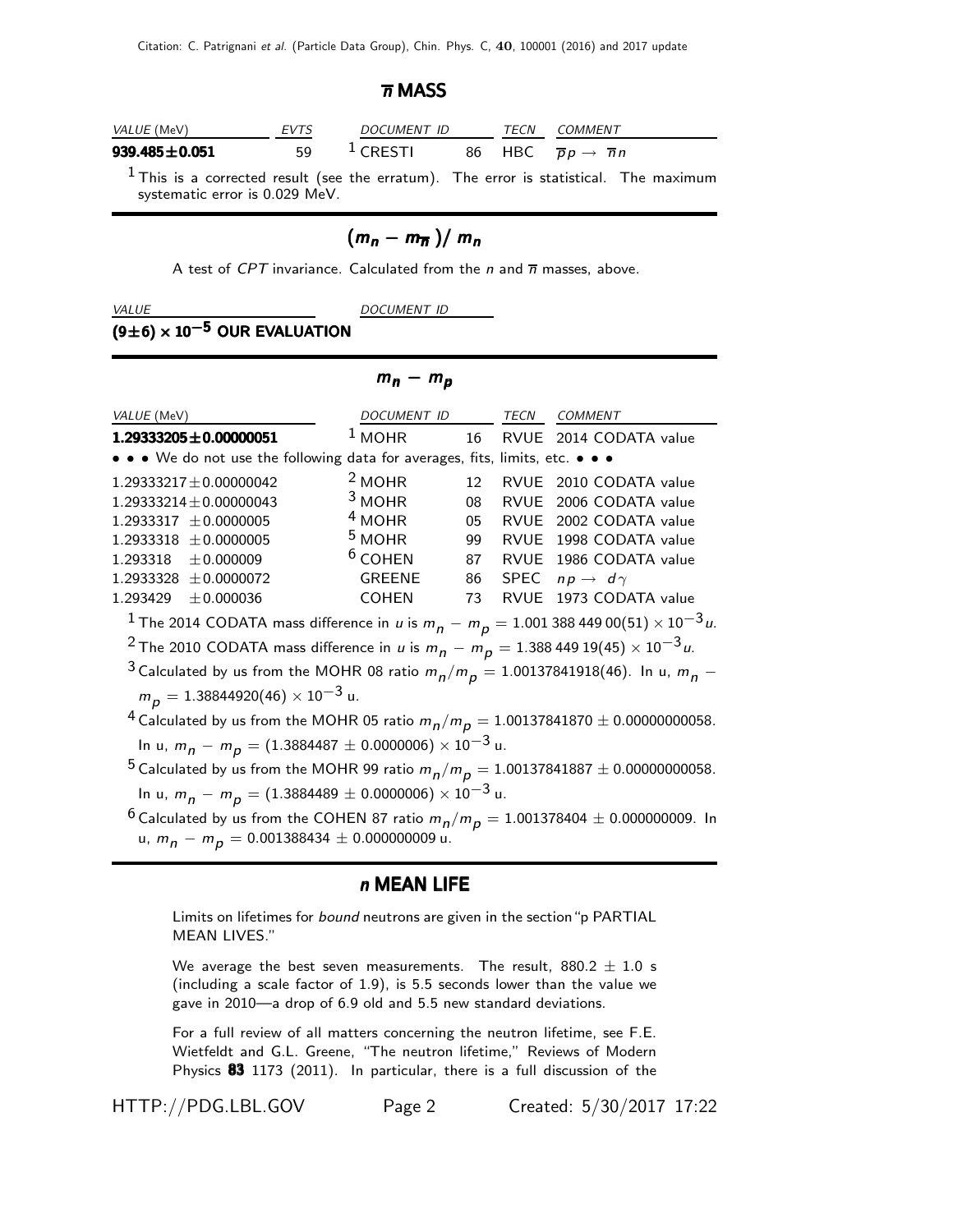experimental methods and results; and an average lifetime is obtained making several different selections of the results then available.

| VALUE (s)                                                                     | DOCUMENT ID                  |                   | TECN COMMENT                                                |
|-------------------------------------------------------------------------------|------------------------------|-------------------|-------------------------------------------------------------|
| 880.2± 1.0 OUR AVERAGE                                                        |                              |                   | Error includes scale factor of 1.9. See the ideogram below. |
| 880.2 $\pm$ 1.2                                                               |                              |                   | <sup>1</sup> ARZUMANOV 15 CNTR UCN double bottle            |
| 887.7 $\pm$ 1.2 $\pm$ 1.9                                                     | $2$ YUE                      | 13                | CNTR In-beam $n$ , trapped $p$                              |
| 882.5 $\pm$ 1.4 $\pm$ 1.5                                                     | <sup>3</sup> STEYERL         | 12                | CNTR UCN material bottle                                    |
| 880.7 $\pm$ 1.3 $\pm$ 1.2                                                     | PICHLMAIER                   | 10                | CNTR UCN material bottle                                    |
| 878.5 $\pm$ 0.7 $\pm$ 0.3                                                     | SEREBROV                     | 05                | CNTR UCN gravitational trap                                 |
| 889.2 $\pm$ 3.0 $\pm$ 3.8                                                     | <b>BYRNE</b>                 | 96                | CNTR Penning trap                                           |
| $882.6 \pm 2.7$                                                               | <sup>4</sup> MAMPE           | 93                | CNTR UCN material bottle                                    |
| • • • We do not use the following data for averages, fits, limits, etc. • • • |                              |                   |                                                             |
| $881.6 \pm 0.8 \pm 1.9$                                                       | <sup>5</sup> ARZUMANOV 12    |                   | CNTR See ARZUMANOV 15                                       |
| 886.3 $\pm$ 1.2 $\pm$ 3.2                                                     | <b>NICO</b>                  | 05                | CNTR See YUE 13                                             |
| 886.8 $\pm$ 1.2 $\pm$ 3.2                                                     | <b>DEWEY</b>                 | 03                | CNTR See NICO 05                                            |
| 885.4 $\pm$ 0.9 $\pm$ 0.4                                                     | ARZUMANOV 00                 |                   | CNTR See ARZUMANOV 12                                       |
| 888.4 $\pm$ 3.1 $\pm$ 1.1                                                     | $6$ NESVIZHEV 92             |                   | CNTR UCN material bottle                                    |
| 888.4 $\pm$ 2.9                                                               | ALFIMENKOV 90                |                   | CNTR See NESVIZHEVSKII 92                                   |
| 893.6 $\pm$ 3.8 $\pm$ 3.7                                                     | <b>BYRNE</b>                 | 90                | CNTR See BYRNE 96                                           |
| 878 $\pm 27$ $\pm 14$                                                         | KOSSAKOW 89                  | <b>TPC</b>        | Pulsed beam                                                 |
| 887.6 $\pm$ 3.0                                                               | <b>MAMPE</b>                 | 89                | CNTR See STEYERL 12                                         |
| $\pm10$<br>877                                                                | PAUL                         | CNTR<br>89        | Magnetic storage ring                                       |
| 876<br>$\pm 10$<br>±19                                                        | LAST                         | <b>SPEC</b><br>88 | Pulsed beam                                                 |
| ± 9<br>891                                                                    | <b>SPIVAK</b>                | 88<br>CNTR Beam   |                                                             |
| 903<br>±13                                                                    | KOSVINTSEV 86                |                   | CNTR UCN material bottle                                    |
| 937<br>$\pm 18$                                                               | 7 BYRNE                      | 80<br><b>CNTR</b> |                                                             |
| 875<br>±95                                                                    | KOSVINTSEV 80                | <b>CNTR</b>       |                                                             |
| 881<br>± 8                                                                    | BONDAREN 78                  |                   | CNTR See SPIVAK 88                                          |
| 918<br>±14                                                                    | CHRISTENSEN72                | <b>CNTR</b>       |                                                             |
| <b>WEIGHTED AVERAGE</b><br>880.2±1.0 (Error scaled by 1.9)                    |                              |                   |                                                             |
|                                                                               |                              |                   |                                                             |
|                                                                               |                              |                   |                                                             |
|                                                                               |                              |                   |                                                             |
|                                                                               |                              |                   |                                                             |
|                                                                               |                              |                   |                                                             |
|                                                                               |                              |                   |                                                             |
|                                                                               |                              |                   |                                                             |
|                                                                               |                              |                   |                                                             |
|                                                                               |                              |                   |                                                             |
|                                                                               |                              | ARZUMANOV<br>15   | <b>CNTR</b><br>0.0                                          |
|                                                                               | <b>YUE</b><br><b>STEYERL</b> | 13<br>12          | 11.2<br><b>CNTR</b><br>CNTR<br>1.3                          |
|                                                                               |                              | PICHLMAIER<br>10  | <b>CNTR</b><br>0.1                                          |
|                                                                               | SEREBROV                     | 05                | <b>CNTR</b><br>4.9                                          |
|                                                                               | <b>BYRNE</b><br><b>MAMPE</b> | 96<br>93          | CNTR                                                        |
|                                                                               |                              |                   | <b>CNTR</b><br>0.8<br>18.2                                  |
|                                                                               |                              |                   | (Confidence Level = 0.0027)                                 |
|                                                                               |                              |                   |                                                             |
| 885<br>875<br>880                                                             | 890<br>895                   | 900               |                                                             |
| neutron mean life (s)                                                         |                              |                   |                                                             |

HTTP://PDG.LBL.GOV Page 3 Created: 5/30/2017 17:22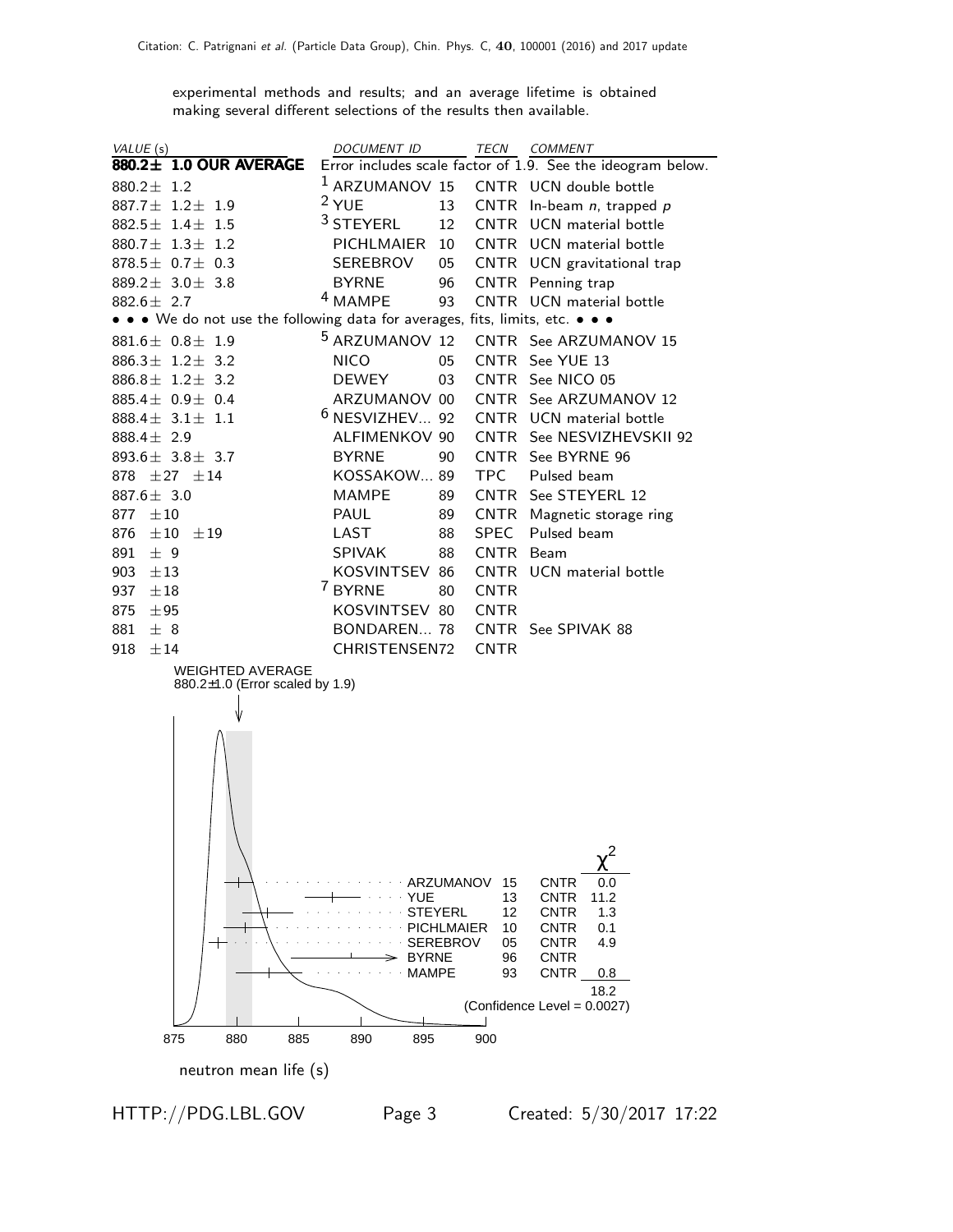- <sup>1</sup> ARZUMANOV 15 is a reanalysis of their 2008–2010 dataset, with improved systematic corrections of of ARZUMANOV 00 and ARZUMANOV 12.
- 2 YUE 13 differs from NICO 05 in that a different and better method was used to measure the neutron density in the fiducial volume. This shifted the lifetime by  $+1.4$  seconds and reduced the previously largest source of systematic uncertainty by a factor of five.
- $3$  STEYERL 12 is a detailed reanalysis of neutron storage loss corrections to the raw data of MAMPE 89, and it replaces that value.
- <sup>4</sup> IGNATOVICH 95 calls into question some of the corrections and averaging procedures used by MAMPE 93. The response, BONDARENKO 96, denies the validity of the criticisms.
- 5 ARZUMANOV 12 reanalyzes its systematic corrections in ARZUMANOV 00 and obtains this corrected value.
- 6 The NESVIZHEVSKII 92 measurement has been withdrawn by A. Serebrov.
- 7 The BYRNE 80 measurement has been withdrawn (J. Byrne, private communication, 1990).

### n MAGNETIC MOMENT

See the "Note on Baryon Magnetic Moments" in the Λ Listings.

| VALUE $(\mu_N)$                                                               | <b>DOCUMENT ID</b> |    | <b>TECN</b> | <b>COMMENT</b>         |
|-------------------------------------------------------------------------------|--------------------|----|-------------|------------------------|
| $-1.91304273 \pm 0.00000045$                                                  | <b>MOHR</b>        | 16 |             | RVUE 2014 CODATA value |
| • • • We do not use the following data for averages, fits, limits, etc. • • • |                    |    |             |                        |
| $-1.91304272 \pm 0.00000045$                                                  | <b>MOHR</b>        | 12 |             | RVUE 2010 CODATA value |
| $-1.91304273 \pm 0.00000045$                                                  | <b>MOHR</b>        | 08 |             | RVUE 2006 CODATA value |
| $-1.91304273 \pm 0.00000045$                                                  | <b>MOHR</b>        | 05 |             | RVUE 2002 CODATA value |
| $-1.91304272 \pm 0.00000045$                                                  | <b>MOHR</b>        | 99 |             | RVUE 1998 CODATA value |
| $-1.91304275 \pm 0.00000045$                                                  | <b>COHEN</b>       | 87 |             | RVUE 1986 CODATA value |
| $-1.91304277 \pm 0.00000048$                                                  | GREENE             | 82 | <b>MRS</b>  |                        |

<sup>1</sup> GREENE 82 measures the moment to be (1.04187564  $\pm$  0.00000026)  $\times$  10<sup>-3</sup> Bohr magnetons. The value above is obtained by multiplying this by  $m_{\small\rho}/m_{\small e}=$  1836.152701  $\pm$ 0.000037 (the 1986 CODATA value from COHEN 87).

### n ELECTRIC DIPOLE MOMENT

A nonzero value is forbidden by both  $T$  invariance and  $P$  invariance. A number of early results have been omitted. See RAMSEY 90, GOLUB 94, and LAMOREAUX 09 for reviews.

The results are upper limits on  $|d_n|$ .

| VALUE $(10^{-25}$ ecm) | $CL\%$ | <b>DOCUMENT ID</b>                                                            |    | TECN       | <b>COMMENT</b>                                           |
|------------------------|--------|-------------------------------------------------------------------------------|----|------------|----------------------------------------------------------|
| < 0.30                 | 90     |                                                                               |    |            | PENDLEBURY 15 MRS $d = (-0.21 \pm 1.82) \times 10^{-26}$ |
|                        |        | • • • We do not use the following data for averages, fits, limits, etc. • • • |    |            |                                                          |
| < 0.22                 |        | $1$ SAHOO                                                                     | 17 |            | Theory + $^{199}$ Hg atom EDM                            |
| < 0.55                 | 90     | <b>SEREBROV</b>                                                               | 15 | <b>MRS</b> | UCN's, $h\nu = 2\mu_B B \pm 2d_B E$                      |
| < 0.55                 | 90     | <sup>2</sup> SEREBROV                                                         | 14 | <b>MRS</b> | See SEREBROV 15                                          |
| < 0.29                 | 90     | $3$ BAKER                                                                     | 06 | <b>MRS</b> | See PENDLEBURY 15                                        |
| < 0.63                 | 90     | <sup>4</sup> HARRIS                                                           | 99 | <b>MRS</b> | $d = (-0.1 \pm 0.36) \times 10^{-25}$                    |
| < 0.97                 | 90     | <b>ALTAREV</b>                                                                | 96 | <b>MRS</b> | See SEREBROV 14                                          |
|                        |        |                                                                               |    |            |                                                          |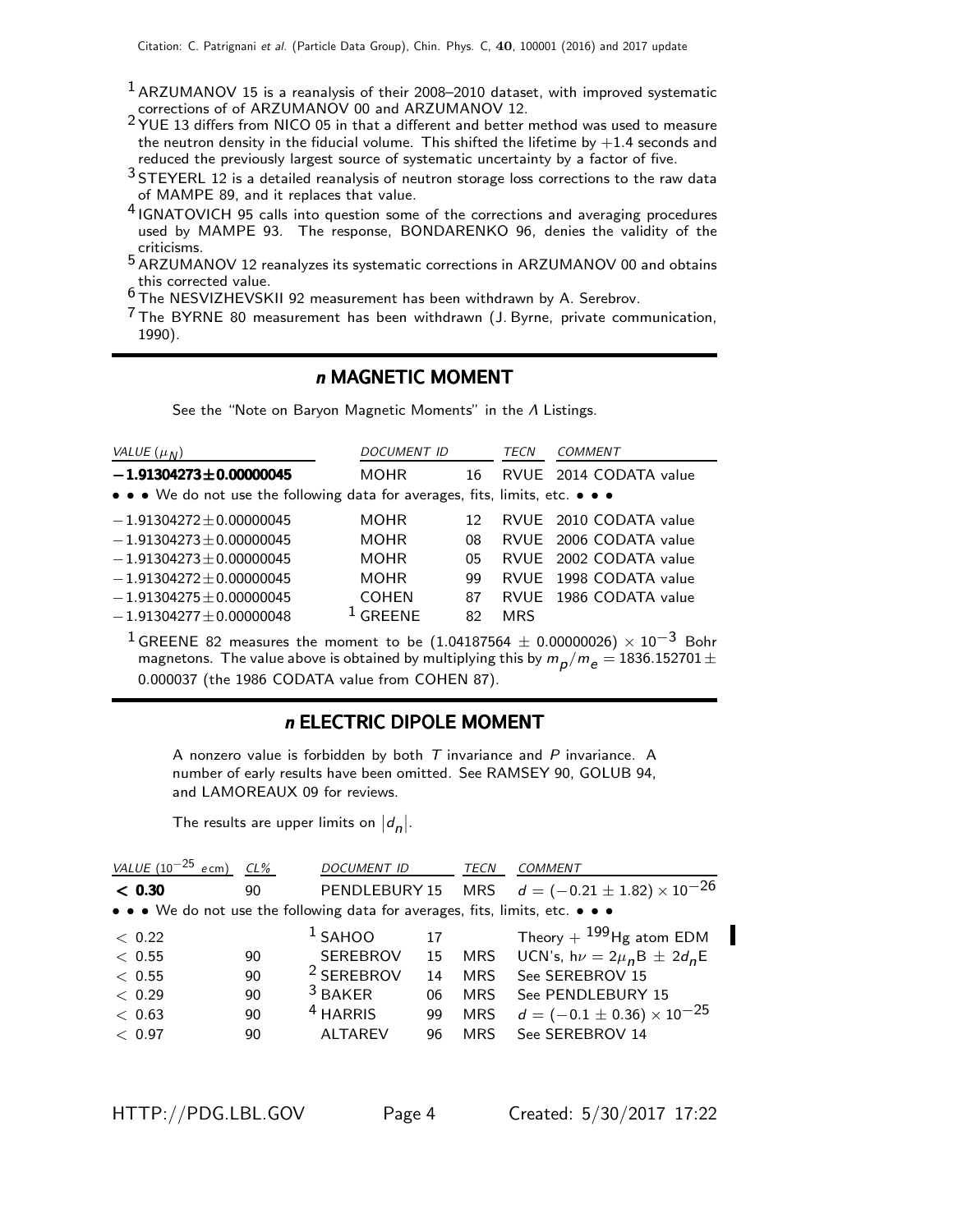| $<$ 1.1       | 95 | <b>ALTAREV</b> |     |     | 92 MRS See ALTAREV 96                              |
|---------------|----|----------------|-----|-----|----------------------------------------------------|
| < 1.2         | 95 | SMITH          | 90. | MRS | See HARRIS 99                                      |
| < 2.6         | 95 | ALTAREV        |     |     | 86 MRS $d = (-1.4 \pm 0.6) \times 10^{-25}$        |
| $0.3 \pm 4.8$ |    |                |     |     | PENDLEBURY 84 MRS Ultracold neutrons               |
| < 6           | 90 |                |     |     | ALTAREV 81 MRS $d = (2.1 \pm 2.4) \times 10^{-25}$ |
| ${<}16$       | 90 | ALTAREV        |     |     | 79 MRS $d = (4.0 \pm 7.5) \times 10^{-25}$         |
|               |    |                |     |     |                                                    |

 $1$  SAHOO 17 is not a direct measurement of the neutron electric dipole moment. It uses theory to calculate this limit from the limit on the electric dipole moment of the <sup>199</sup>Hg atom.

2 SEREBROV 14 includes the data of ALTAREV 96.

3 LAMOREAUX 07 faults BAKER 06 for not including in the estimate of systematic error an effect due to the Earth's rotation. BAKER 07 replies (1) that the effect was included implicitly in the analysis and (2) that further analysis confirms that the BAKER 06 limit is correct as is. See also SILENKO 07.

4 This HARRIS 99 result includes the result of SMITH 90. However, the averaging of the results of these two experiments has been criticized by LAMOREAUX 00.

### n MEAN-SQUARE CHARGE RADIUS

The mean-square charge radius of the neutron,  $\langle r_n^2 \rangle$ , is related to the neutron-electron scattering length  $b_{ne}$  by  $\langle r_n^2 \rangle = 3(m_e a_0/m_n) b_{ne}$ where  $m_e$  and  $m_\eta$  are the masses of the electron and neutron, and  $a_0$  is the Bohr radius. Numerically,  $\langle r_n^2 \rangle =$  86.34  $b_{n\,e}$ , if we use  $a_0$  for a nucleus with infinite mass.

| VALUE $(\text{fm}^2)$                                                         | <b>DOCUMENT ID</b> |    | COMMENT                                              |
|-------------------------------------------------------------------------------|--------------------|----|------------------------------------------------------|
| $-0.1161 \pm 0.0022$ OUR AVERAGE                                              |                    |    | Error includes scale factor of 1.3. See the ideogram |
| below.                                                                        |                    |    |                                                      |
| $-0.115 \pm 0.002 \pm 0.003$                                                  | KOPECKY            | 97 | ne scattering (Pb)                                   |
| $-0.124 \pm 0.003 \pm 0.005$                                                  | <b>KOPECKY</b>     | 97 | ne scattering (Bi)                                   |
| $-0.114 \pm 0.003$                                                            | <b>KOESTER</b>     | 95 | ne scattering (Pb, Bi)                               |
| $-0.134 \pm 0.009$                                                            | ALEKSANDR86        |    | $ne$ scattering $(Bi)$                               |
| $-0.115 \pm 0.003$                                                            | $1$ KROHN          | 73 | ne scattering (Ne, Ar, Kr, Xe)                       |
| • • • We do not use the following data for averages, fits, limits, etc. • • • |                    |    |                                                      |
|                                                                               |                    |    |                                                      |
| $-0.117$ $+0.007$<br>$-0.011$                                                 | <b>BELUSHKIN</b>   | 07 | Dispersion analysis                                  |
| $-0.113 \pm 0.003 \pm 0.004$                                                  | <b>KOPECKY</b>     | 95 | <i>ne</i> scattering (Pb)                            |
| $-0.114 \pm 0.003$                                                            | KOESTER            | 86 | ne scattering (Pb, Bi)                               |
| $-0.118 \pm 0.002$                                                            | <b>KOESTER</b>     | 76 | <i>ne</i> scattering (Pb)                            |
| $-0.120 \pm 0.002$                                                            | KOESTER            | 76 | $ne$ scattering $(Bi)$                               |
| $-0.116 \pm 0.003$                                                            | <b>KROHN</b>       | 66 | ne scattering (Ne, Ar, Kr, Xe)                       |
| $1 - \cdot$ $\cdot$                                                           |                    |    |                                                      |

 $<sup>1</sup>$  This value is as corrected by KOESTER 76.</sup>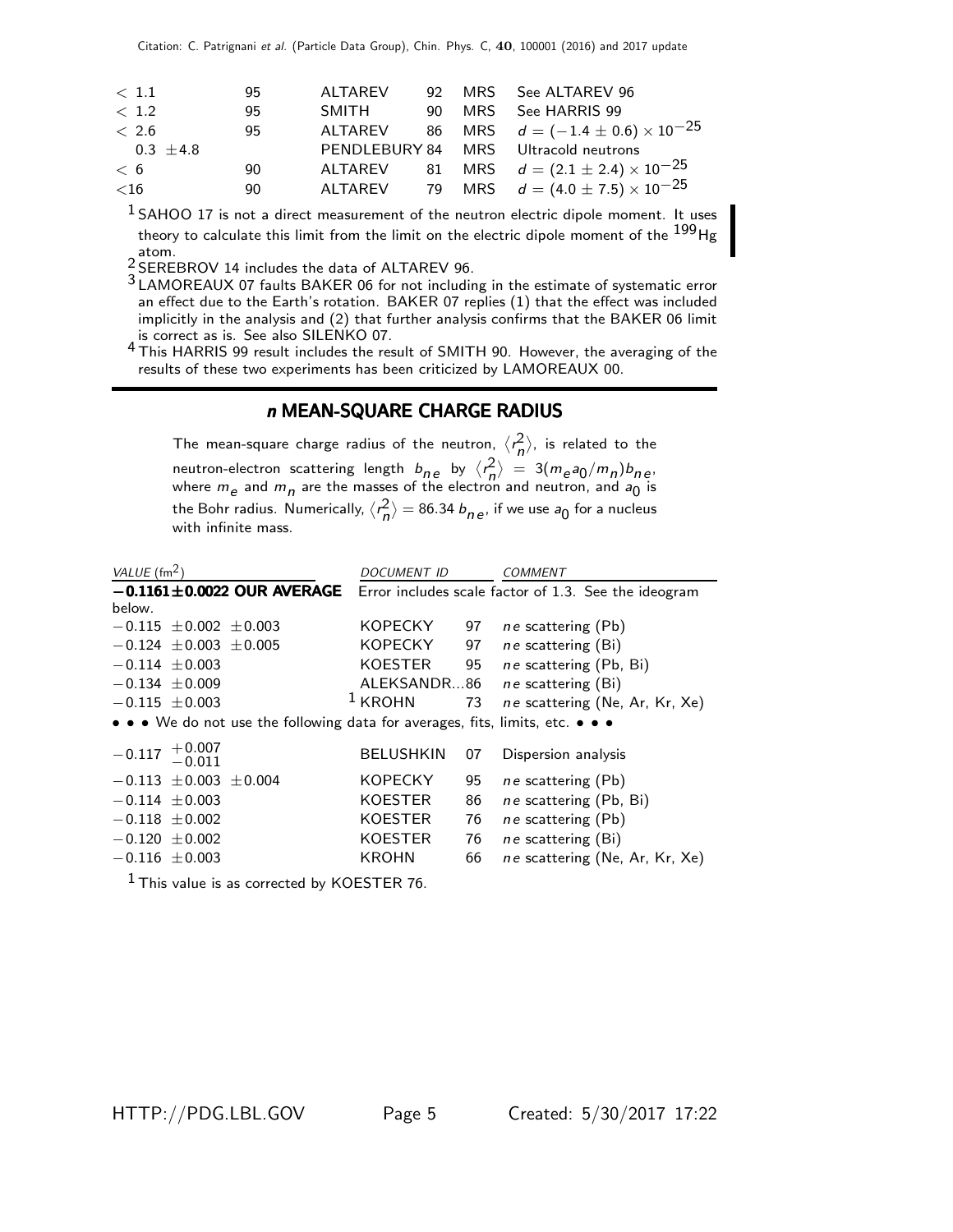



### n ELECTRIC POLARIZABILITY  $\alpha_n$

Following is the electric polarizability  $\alpha_{n}$  defined in terms of the induced electric dipole moment by  $\mathsf{D}=4\pi\epsilon_0\alpha_n\mathsf{E}$ . For a review, see SCHMIED-MAYER 89.

For very complete reviews of the polarizability of the nucleon and Compton scattering, see SCHUMACHER 05 and GRIESSHAMMER 12.

| VALUE $(10^{-4}$ fm <sup>3</sup> )                       | DOCUMENT ID                                                   | TECN | <i>COMMENT</i>                            |
|----------------------------------------------------------|---------------------------------------------------------------|------|-------------------------------------------|
| $11.8 \pm 1.1$ OUR AVERAGE                               |                                                               |      |                                           |
| $11.55 \pm 1.25 \pm 0.8$                                 | MYERS                                                         |      | 14 CNTR $\gamma d \rightarrow \gamma d$   |
| $12.5 \pm 1.8 \begin{array}{c} +1.6 \\ -1.3 \end{array}$ | <sup>1</sup> KOSSERT 03 CNTR $\gamma d \rightarrow \gamma pn$ |      |                                           |
| $12.0 \pm 1.5 \pm 2.0$                                   |                                                               |      | SCHMIEDM 91 CNTR n Pb transmission        |
| $10.7 \begin{array}{c} +3.3 \\ -10.7 \end{array}$        | ROSE                                                          |      | 90B CNTR $\gamma d \rightarrow \gamma np$ |
|                                                          |                                                               |      |                                           |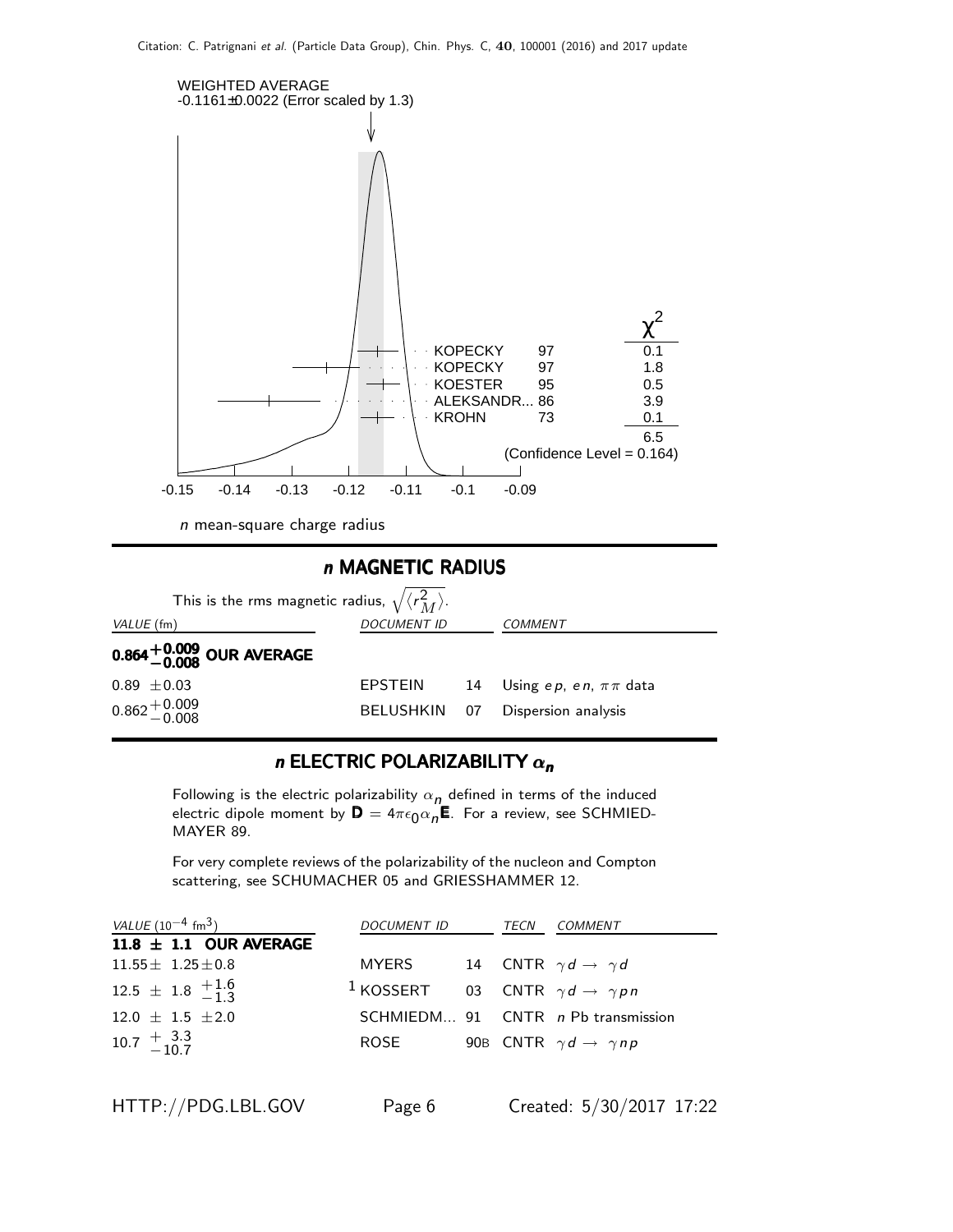• • • We do not use the following data for averages, fits, limits, etc. • • •

| 13.6 | $8.8 \pm 2.4 \pm 3.0$<br>$0.0~\pm~$ 5.0           | <sup>2</sup> LUNDIN<br>$3$ KOLB<br>$4$ KOESTER |  | 03 CNTR $\gamma d \rightarrow \gamma d$<br>00 CNTR $\gamma d \rightarrow \gamma np$<br>95 CNTR n Pb, n Bi transmission |
|------|---------------------------------------------------|------------------------------------------------|--|------------------------------------------------------------------------------------------------------------------------|
|      | $11.7 \begin{array}{c} +4.3 \\ -11.7 \end{array}$ | ROSE                                           |  | 90 CNTR See ROSE 90B                                                                                                   |
|      | $8 + 10$<br>$12 + 10$                             | KOESTER                                        |  | 88 CNTR n Pb, n Bi transmission<br>SCHMIEDM 88 CNTR n Pb, n C transmission                                             |
|      |                                                   |                                                |  |                                                                                                                        |

 $^1$ KOSSERT 03 gets  $\alpha_{\bm n}$  —  $\beta_{\bm n}$  =(9.8  $\pm$  3.6 $^{+2.1}_{-1.1}$  $^{+2.1}_{-1.1}$   $\pm$  2.2)  $\times$  10 $^{-4}$  fm<sup>3</sup>, and uses  $\alpha_{\bm n}$  +  $\beta_{\bm n}$  $= (15.2 \pm 0.5) \times 10^{-4}$  fm $^3$  from LEVCHUK 00. Thus the errors on  $\alpha_{\bm n}$  and  $\beta_{\bm n}$  are

anti-correlated.

2 LUNDIN 03 measures  $\alpha_{N} - \beta_{N} = (6.4 \pm 2.4) \times 10^{-4}$  fm<sup>3</sup> and uses accurate values for  $\alpha_{\bm p}$  and  $\alpha_{\bm p}$  and a precise sum-rule result for  $\alpha_{\bm n}+\beta_{\bm n}.$  The second error is a model uncertainty, and errors on  $\alpha_n$  and  $\beta_n$  are anticorrelated. The data from this paper aer included in the analysis of MYERS 14.

 $3$  KOLB 00 obtains this value with a lower limit of  $7.6 \times 10^{-4}$  fm<sup>3</sup> but no upper limit from this experiment alone. Combined with results of ROSE 90, the 1- $\sigma$  range is (7.6–14.0)  $\times$  $10^{-4}$  fm<sup>3</sup>.

4 KOESTER 95 uses natural Pb and the isotopes 208, 207, and 206. See this paper for a discussion of methods used by various groups to extract  $\alpha_{\bm n}$  from data.

### n MAGNETIC POLARIZABILITY  $\beta_n$

VALUE  $(10^{-4} \text{ fm}^3)$  DOCUMENT ID TECN COMMENT  $3.7 \pm 1.2$  OUR AVERAGE  $3.65 \pm 1.25 \pm 0.8$  MYERS 14 CNTR  $\gamma d \rightarrow \gamma d$ 2.7  $\pm$ 1.8  $+$ 1.3  $-1.6$ <sup>1</sup> KOSSERT 03 CNTR  $\gamma d \rightarrow \gamma pn$ 6.5  $\pm 2.4$   $\pm 3.0$ <sup>2</sup> LUNDIN 03 CNTR  $\gamma d \rightarrow \gamma d$ • • • We do not use the following data for averages, fits, limits, etc. • • • 1.6 <sup>3</sup> KOLB 00 CNTR  $\gamma d \rightarrow \gamma np$  $^1$ KOSSERT 03 gets  $\alpha_{\bm n}$  —  $\beta_{\bm n}$  =(9.8  $\pm$  3.6 $^{+2.1}_{-1.1}$  $^{+2.1}_{-1.1}$   $\pm$  2.2)  $\times$  10<sup>-4</sup> fm<sup>3</sup>, and uses  $\alpha_{\bm n}$  +  $\beta_{\bm n}$  $= (15.2 \pm 0.5) \times 10^{-4}$  fm $^3$  from LEVCHUK 00. Thus the errors on  $\alpha_{\bm n}$  and  $\beta_{\bm n}$  are anti-correlated. 2 LUNDIN 03 measures  $\alpha_{N} - \beta_{N} = (6.4 \pm 2.4) \times 10^{-4}$  fm<sup>3</sup> and uses accurate values for  $\alpha_{\bm p}$  and  $\alpha_{\bm p}$  and a precise sum-rule result for  $\alpha_{\bm n}+\beta_{\bm n}$ . The second error is a model uncertainty, and errors on  $\alpha_{\bm n}$  and  $\beta_{\bm n}$  are anticorrelated.  $3$  KOLB 00 obtains this value with an upper limit of  $7.6 \times 10^{-4}$  fm $3$  but no lower limit from this experiment alone. Combined with results of ROSE 90, the 1- $\sigma$  range is (1.2–7.6)  $\times$  $10^{-4}$  fm<sup>3</sup>.

### n CHARGE

See also " $|q_{\bm p}+q_{\bm e}|/e$ " in the proton Listings.

| VALUE $(10^{-21} e)$                                                          | <i>DOCUMENT ID</i>   |    | TECN | COMMENT                                      |
|-------------------------------------------------------------------------------|----------------------|----|------|----------------------------------------------|
| $-$ 0.2 $\pm$ 0.8 OUR AVERAGE                                                 |                      |    |      |                                              |
| $-0.1 \pm 1.1$                                                                | $1$ BRESSI           | 11 |      | Neutrality of $SF6$                          |
| $-0.4 \pm 1.1$                                                                | <sup>2</sup> BAUMANN | 88 |      | Cold n deflection                            |
| • • • We do not use the following data for averages, fits, limits, etc. • • • |                      |    |      |                                              |
| $-15$ +22                                                                     |                      |    |      | $3$ GAEHLER 82 CNTR Cold <i>n</i> deflection |
| HTTP://PDG.LBL.GOV                                                            | Page 7               |    |      | Created: 5/30/2017 17:22                     |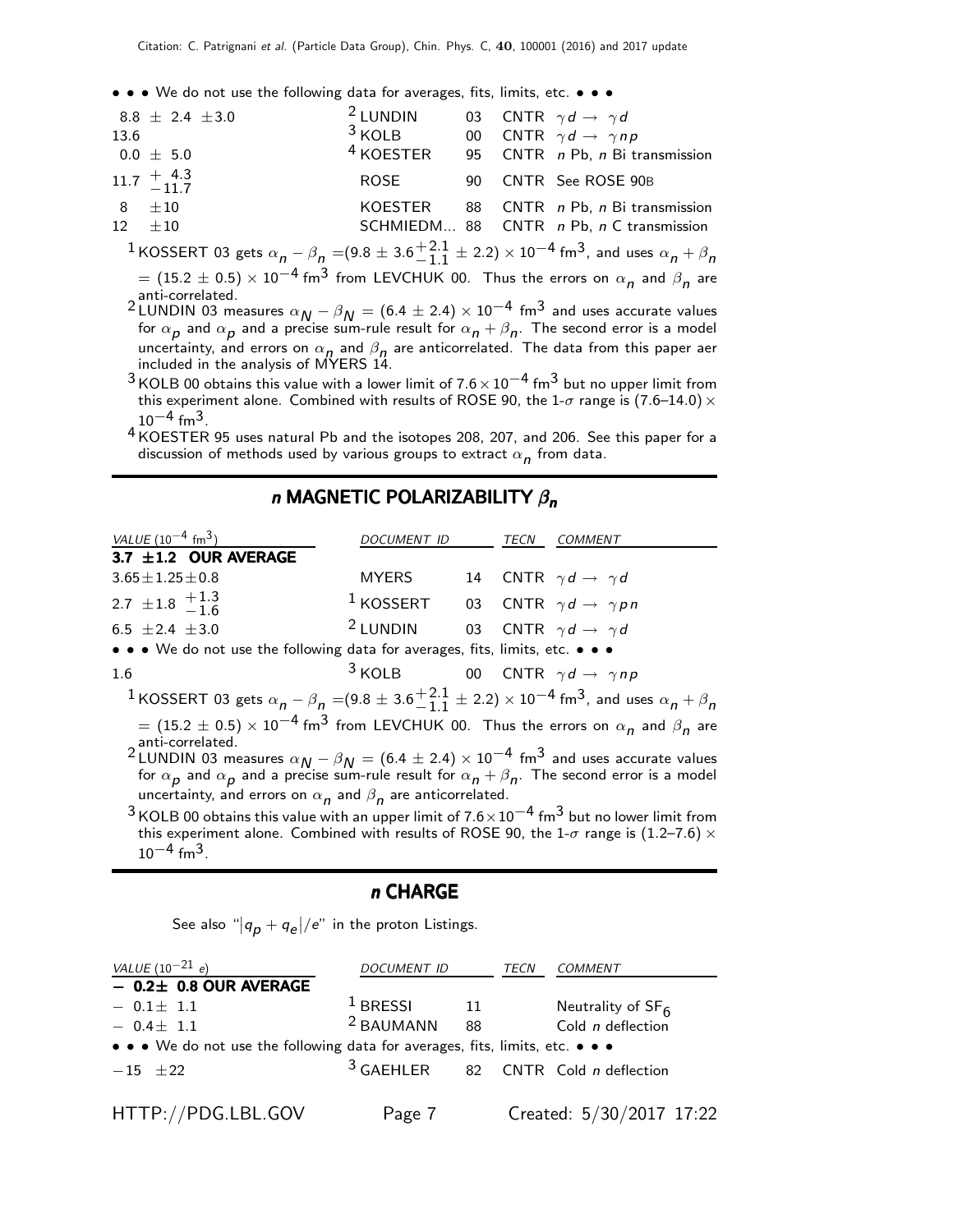$1$  As a limit, this BRESSI 11 value is  $< 1 \times 10^{-21}$  e.

<sup>2</sup> The BAUMANN 88 error  $\pm 1.1$  gives the 68% CL limits about the the value  $-0.4$ .

 $3$  The GAEHLER 82 error  $\pm 22$  gives the 90% CL limits about the the value  $-15$ .

### LIMIT ON  $n\overline{n}$  OSCILLATIONS

### Mean Time for  $n\overline{n}$  Transition in Vacuum

A test of ∆B=2 baryon number nonconservation. MOHAPATRA 80 and MOHAPA-TRA 89 discuss the theoretical motivations for looking for  $n\overline{n}$  oscillations. DOVER 83 and DOVER 85 give phenomenological analyses. The best limits come from looking for the decay of neutrons bound in nuclei. However, these analyses require modeldependent corrections for nuclear effects. See KABIR 83, DOVER 89, ALBERICO 91, and GAL 00 for discussions. Direct searches for  $n \to \overline{n}$  transitions using reactor neutrons are cleaner but give somewhat poorer limits. We include limits for both free and bound neutrons in the Summary Table. See MOHAPATRA 09 for a recent review.

| VALUE (s)                                                                     | $CL\%$ | DOCUMENT ID       |                 | TECN        | <b>COMMENT</b>                    |
|-------------------------------------------------------------------------------|--------|-------------------|-----------------|-------------|-----------------------------------|
| $>2.7 \times 10^8$                                                            | 90     | <b>ABE</b>        |                 |             | 15C CNTR <i>n</i> bound in oxygen |
| $>8.6 \times 10^{7}$                                                          | 90     | BALDO-            | 94              |             | CNTR Reactor (free) neutrons      |
| • • • We do not use the following data for averages, fits, limits, etc. • • • |        |                   |                 |             |                                   |
| $>1.3\times10^{8}$                                                            | 90     | <b>CHUNG</b>      | 02B             |             | $SOL2$ <i>n</i> bound in iron     |
| $>1$ $\times$ 10 <sup>7</sup>                                                 | 90     | BALDO-            | 90              |             | CNTR See BALDO-CEOLIN 94          |
| $>1.2\times10^{8}$                                                            | 90     | <b>BERGER</b>     | 90              | <b>FREJ</b> | <i>n</i> bound in iron            |
| $>4.9\times10^{5}$                                                            | 90     | <b>BRESSI</b>     | 90              |             | <b>CNTR</b> Reactor neutrons      |
| $>4.7\times10^{5}$                                                            | 90     | <b>BRESSI</b>     | 89              |             | CNTR See BRESSI 90                |
| $>1.2\times10^{8}$                                                            | 90     | <b>TAKITA</b>     | 86              |             | CNTR $n$ bound in oxygen          |
| $>1$ $\times$ 10 <sup>6</sup>                                                 | 90     | <b>FIDECARO</b>   | 85              | CNTR        | Reactor neutrons                  |
| $>8.8\times10^{7}$                                                            | 90     | <b>PARK</b>       | 85 <sub>B</sub> | <b>CNTR</b> |                                   |
| $>3 \times 10^7$                                                              |        | <b>BATTISTONI</b> | 84              | <b>NUSX</b> |                                   |
| $> 0.27 - 1.1 \times 10^8$                                                    |        | <b>JONES</b>      | 84              | <b>CNTR</b> |                                   |
| $\times 10^7$<br>>2                                                           |        | <b>CHERRY</b>     | 83              | <b>CNTR</b> |                                   |

### LIMIT ON nn' OSCILLATIONS

Lee and Yang (LEE 56) proposed the existence of mirror world in an attempt to restore global parity symmetry. See BEREZHIANI 06 for a recent discussion.

| VALUE (s)                                                                     | $CL\%$ | <i>DOCUMENT ID</i> | TECN | <i>COMMENT</i>                                                                                                                                                                                                                                                              |
|-------------------------------------------------------------------------------|--------|--------------------|------|-----------------------------------------------------------------------------------------------------------------------------------------------------------------------------------------------------------------------------------------------------------------------------|
| >414                                                                          | 90     |                    |      | SEREBROV 08 CNTR UCN, B field on & off                                                                                                                                                                                                                                      |
| • • • We do not use the following data for averages, fits, limits, etc. • • • |        |                    |      |                                                                                                                                                                                                                                                                             |
| >12                                                                           | 95     | $1$ ALTAREV        |      | 09A CNTR UCN, scan $0 \leq B \leq 12.5 \mu T$                                                                                                                                                                                                                               |
| >103                                                                          | 95     | BAN                |      | 07 CNTR UCN, B field on & off                                                                                                                                                                                                                                               |
| is $141$ s $(95\%$ CL).                                                       |        |                    |      | $1$ Losses of neutrons due to oscillations to mirror neutrons would be maximal when the<br>magnetic fields $B$ and $B'$ in the two worlds were equal. Hence the scan over $B$ by<br>ALTAREV 09A: the limit applies for any B' over the given range. At $B' = 0$ , the limit |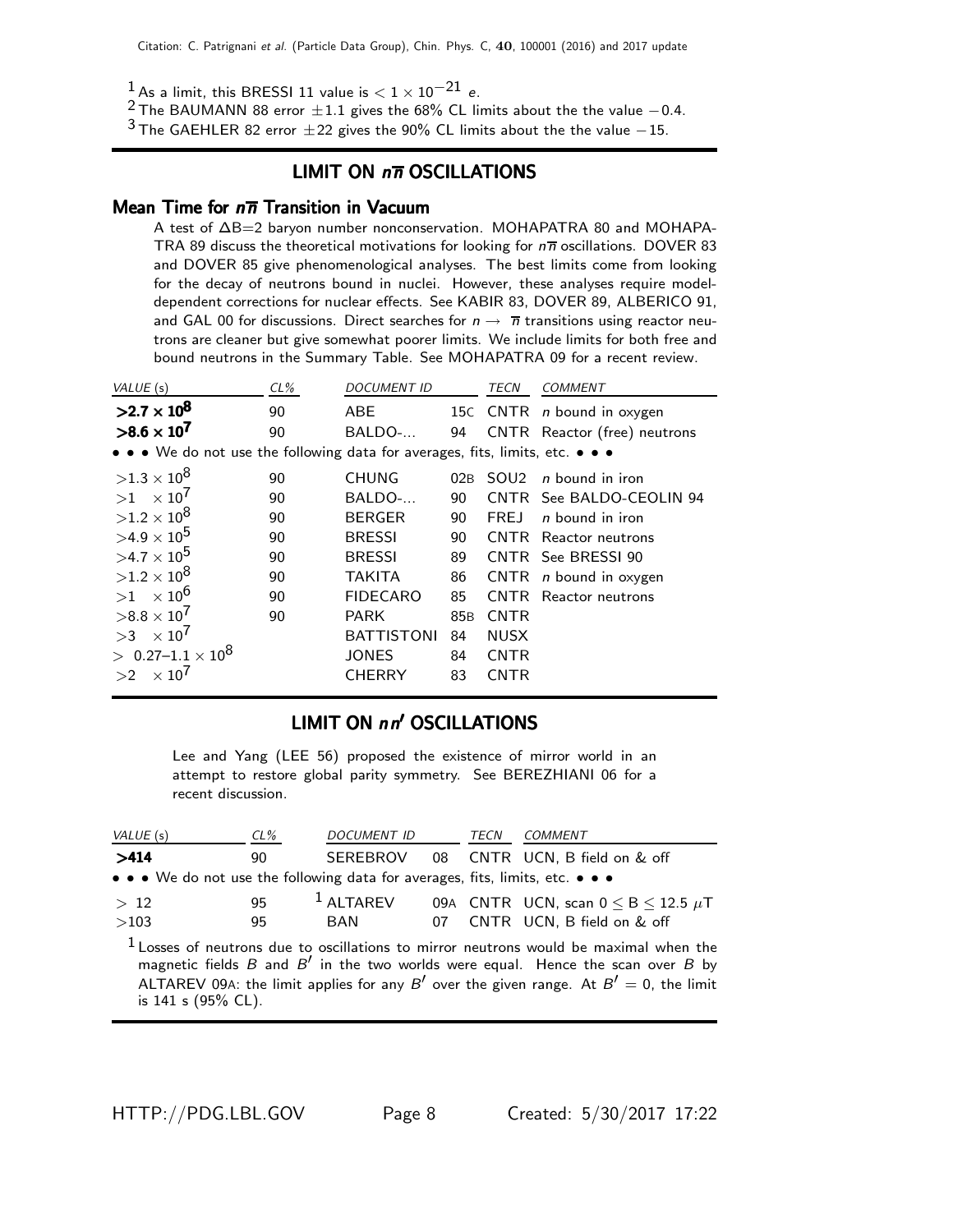### n DECAY MODES

|                                        | Mode                                                                                         | Fraction $(\Gamma_i/\Gamma)$ Confidence level           |     |
|----------------------------------------|----------------------------------------------------------------------------------------------|---------------------------------------------------------|-----|
| $\Gamma_1$<br>$\Gamma_2$<br>$\Gamma_3$ | $pe^{\overline{\nu}}$<br>$pe^{-}\overline{\nu}_e \gamma$<br>hydrogen-atom $\overline{\nu}_e$ | 100 $\frac{9}{6}$<br>[a] $(9.2 \pm 0.7) \times 10^{-3}$ |     |
|                                        |                                                                                              | Charge conservation $(Q)$ violating mode                |     |
|                                        | $\Gamma_4$ $p\nu_e \overline{\nu}_e$<br>Q                                                    | $< 8$ $\times$ 10 <sup>-27</sup>                        | 68% |
|                                        | a  This limit is for $\gamma$ energies between 0.4 and 782 keV.                              |                                                         |     |
|                                        |                                                                                              | n BRANCHING RATIOS                                      |     |

# $\Gamma (pe^-\overline{\nu}_e \gamma)/\Gamma_{\rm total}$

| VALUE (units $10^{-3}$ )                                                                                                                                                                      | $CL\%$ | DOCUMENT ID         |                 | TECN | COMMENT                                                                                                          |  |
|-----------------------------------------------------------------------------------------------------------------------------------------------------------------------------------------------|--------|---------------------|-----------------|------|------------------------------------------------------------------------------------------------------------------|--|
| $9.17 \pm 0.24 \pm 0.64$                                                                                                                                                                      |        | $1$ BALES           | 16              |      | RDK2 Two different set-ups                                                                                       |  |
| • • • We do not use the following data for averages, fits, limits, etc. • • •                                                                                                                 |        |                     |                 |      |                                                                                                                  |  |
| $3.09 \pm 0.11 \pm 0.30$                                                                                                                                                                      |        | <sup>2</sup> COOPER | 10 <sup>1</sup> |      | CNTR See BALES 16                                                                                                |  |
| $3.13 \pm 0.11 \pm 0.33$                                                                                                                                                                      |        | <b>NICO</b>         | 06              |      | CNTR See COOPER 10                                                                                               |  |
| < 6.9                                                                                                                                                                                         | 90     | $3$ BECK            | 02 <sub>o</sub> |      | CNTR $\gamma$ , p, e <sup>-</sup> coincidence                                                                    |  |
|                                                                                                                                                                                               |        |                     |                 |      | <sup>1</sup> BALES 16 gets a branching fraction of $(5.82 \pm 0.23 \pm 0.62) \times 10^{-3}$ for a photon energy |  |
| range 0.4 to 14.0 keV, and with a different detector array, $(3.35 \pm 0.05 \pm 0.15) \times 10^{-3}$<br>for 14.1 to 782 keV. Our result above is the sum; the error on the sum is completely |        |                     |                 |      |                                                                                                                  |  |
| dominated by the error on the lower range.<br><sup>2</sup> This COOPER 10 result is for $\gamma$ energies between 15 and 340 keV.                                                             |        |                     |                 |      |                                                                                                                  |  |
|                                                                                                                                                                                               |        |                     |                 |      |                                                                                                                  |  |
|                                                                                                                                                                                               |        |                     |                 |      |                                                                                                                  |  |

<sup>3</sup> This BECK 02 limit is for  $\gamma$  energies between 35 and 100 keV.

### $\Gamma(\text{hydrogen-atom }\overline{\nu}_e)/\Gamma_\text{total}$ VALUE CL% DOCUMENT ID TECN

|  |                           |  |  | • • • We do not use the following data for averages, fits, limits, etc. • • • |           |  |  |         |  |  |
|--|---------------------------|--|--|-------------------------------------------------------------------------------|-----------|--|--|---------|--|--|
|  | $<$ 3 $\times$ 10 $^{-2}$ |  |  | 95                                                                            | $1$ GREEN |  |  | 90 RVUE |  |  |

 $^1$  GREEN 90 infers that  $\tau$ (hydrogen-atom $\overline{\nu}_e)>~3\times10^4$  s by comparing neutron lifetime measurements made in storage experiments with those made in  $β$ -decay experiments. However, the result depends sensitively on the lifetime measurements, and does not of course take into account more recent measurements of same.

# $\Gamma(p\nu_{\bf e} \overline{\nu}_{\bf e})/\Gamma_{\bf total}$

|--|--|--|

Forbidden by charge conservation.

| <i>VALUE</i> |                                                                               | $CL\%$ | DOCUMENT ID TECN |  | <b>COMMENT</b>                                                 |
|--------------|-------------------------------------------------------------------------------|--------|------------------|--|----------------------------------------------------------------|
|              | $< 8 \times 10^{-27}$                                                         | 68     | $1$ NORMAN       |  | 96 $\,$ RVUE $\,$ $^{71}$ Ga $\rightarrow$ $^{71}$ Ge neutrals |
|              | • • • We do not use the following data for averages, fits, limits, etc. • • • |        |                  |  |                                                                |
|              | ${<}9.7\times10^{-18}$                                                        | 90     | ROY -            |  | 83 CNTR $^{113}$ Cd $\rightarrow$ $^{113m}$ Inneut.            |
|              | ${<}7.9\times10^{-21}$                                                        |        | <b>VAIDYA</b>    |  | 83 CNTR ${}^{87}$ Rb $\rightarrow$ ${}^{87m}$ Srneut.          |
|              | $<$ 9 $\times$ 10 $^{-24}$                                                    | 90     |                  |  | BARABANOV 80 CNTR $^{71}$ Ga $\rightarrow$ $^{71}$ GeX         |
|              | $<$ 3 $\times10^{-19}$                                                        |        |                  |  | NORMAN 79 CNTR ${}^{87}$ Rb $\rightarrow {}^{87}$ mSrneut.     |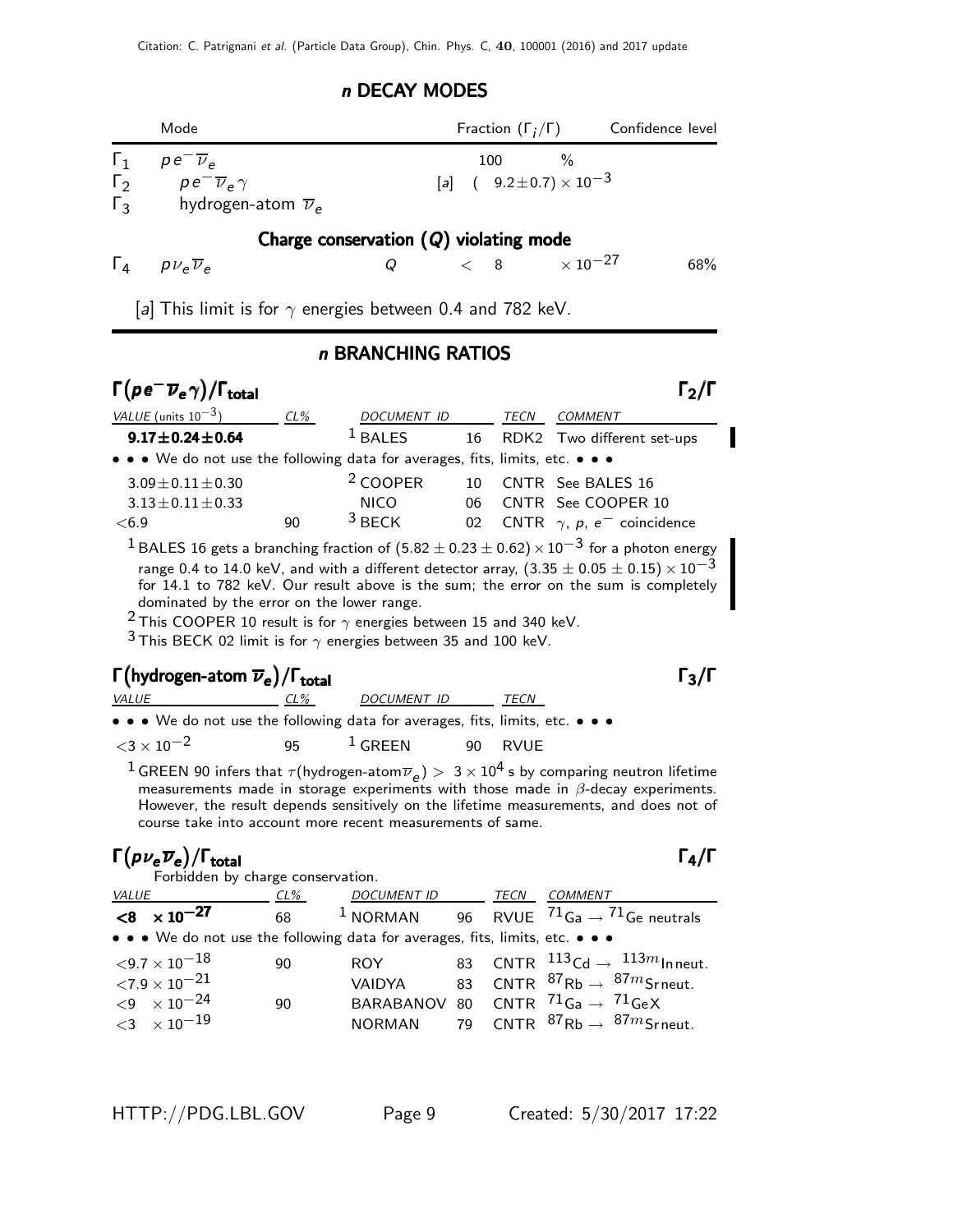$1$  NORMAN 96 gets this limit by attributing SAGE and GALLEX counting rates to the charge-nonconserving transition  $^{71}$ Ga  $\rightarrow$   $~^{71}$ Ge $+$ neutrals rather than to solar-neutrino reactions.

### A REVIEW GOES HERE – Check our WWW List of Reviews

# $n \rightarrow \rho e^{-} \overline{\nu}_e$  DECAY PARAMETERS

See the above "Note on Baryon Decay Parameters." For discussions of recent results, see the references cited at the beginning of the section on the neutron mean life. For discussions of the values of the weak coupling constants  $g_A$  and  $g_V$  obtained using the neutron lifetime and asymmetry parameter A, comparisons with other methods of obtaining these constants, and implications for particle physics and for astrophysics, see DUBBERS 91 and WOOLCOCK 91. For tests of the V −A theory of neutron decay, see EROZOLIMSKII 91B, MOSTOVOI 96, NICO 05, SEV-ERIJNS 06, and ABELE 08.

# $\lambda \equiv g_A / g_V$

| VALUE               |                                |                                                    | <b>DOCUMENT ID</b>                                                            |                 | TECN        | COMMENT                                                                  |
|---------------------|--------------------------------|----------------------------------------------------|-------------------------------------------------------------------------------|-----------------|-------------|--------------------------------------------------------------------------|
| $-1.2723$<br>below. |                                |                                                    |                                                                               |                 |             | ±0.0023 OUR AVERAGE Error includes scale factor of 2.2. See the ideogram |
|                     | $-1.2755 \pm 0.0030$           |                                                    | <sup>1</sup> MENDENHALL13                                                     |                 |             | UCNA Ultracold n, polarized                                              |
| $-1.2748$           | ± 0.0008                       | $+0.0010$<br>$-0.0011$                             | <sup>2</sup> MUND                                                             | 13              | <b>SPEC</b> | Cold n, polarized                                                        |
| $-1.275$            | ± 0.006                        | ±0.015                                             | <b>SCHUMANN</b>                                                               | 08              |             | CNTR Cold n, polarized                                                   |
| $-1.2686$           | ± 0.0046                       | ± 0.0007                                           | 3 MOSTOVOI                                                                    | 01              | <b>CNTR</b> | A and $B \times$ polariza-<br>tions                                      |
| $-1.266$            | ± 0.004                        |                                                    | LIAUD                                                                         | 97              | <b>TPC</b>  | Cold n, polarized, A                                                     |
| $-1.2594$           | ± 0.0038                       |                                                    | <sup>4</sup> YEROZLIM                                                         | 97              | <b>CNTR</b> | Cold n, polarized, A                                                     |
| $-1.262$            | ± 0.005                        |                                                    | <b>BOPP</b>                                                                   | 86              | <b>SPEC</b> | Cold n, polarized, A                                                     |
|                     |                                |                                                    | • • • We do not use the following data for averages, fits, limits, etc. • • • |                 |             |                                                                          |
|                     |                                | $-1.27590 \pm 0.00239 \, {}^{+0.00331}_{-0.00377}$ | <sup>5</sup> PLASTER                                                          | 12              |             | UCNA See MENDENHALL 13                                                   |
|                     | $-1.27590 + 0.00409 - 0.00445$ |                                                    | LIU                                                                           | 10              |             | UCNA See PLASTER 12                                                      |
| $-1.2739$           | ± 0.0019                       |                                                    | $6$ ABELE                                                                     | 02              | <b>SPEC</b> | See MUND 13                                                              |
| $-1.274$            | $\pm 0.003$                    |                                                    | <b>ABELE</b>                                                                  | 97 <sub>D</sub> | <b>SPEC</b> | Cold n, polarized, A                                                     |
| $-1.266$            | ± 0.004                        |                                                    | SCHRECK                                                                       | 95              | <b>TPC</b>  | See LIAUD 97                                                             |
| $-1.2544$           | ± 0.0036                       |                                                    | EROZOLIM                                                                      | 91              | <b>CNTR</b> | See YEROZOLIM-<br><b>SKY 97</b>                                          |
| $-1.226$            | ±0.042                         |                                                    | MOSTOVOY                                                                      | 83              | <b>RVUE</b> |                                                                          |
| $-1.261$            | $\pm 0.012$                    |                                                    | EROZOLIM                                                                      | 79              | <b>CNTR</b> | Cold n, polarized, A                                                     |
| $-1.259$            | $\pm 0.017$                    |                                                    | <sup>7</sup> STRATOWA                                                         | 78              | <b>CNTR</b> | $p$ recoil spectrum, $a$                                                 |
| $-1.263$            | $\pm 0.015$                    |                                                    | EROZOLIM                                                                      | 77              | <b>CNTR</b> | See EROZOLIMSKII 79                                                      |
| $-1.250$            | ± 0.036                        |                                                    | $7$ DOBROZE                                                                   | 75              | <b>CNTR</b> | See STRATOWA 78                                                          |
| $-1.258$            | $\pm 0.015$                    |                                                    | <sup>8</sup> KROHN                                                            | 75              | <b>CNTR</b> | Cold n, polarized, A                                                     |
| $-1.263$            | $\pm 0.016$                    |                                                    | 9<br><b>KROPF</b>                                                             | 74              | <b>RVUE</b> | $n$ decay alone                                                          |
| $-1.250$            | ± 0.009                        |                                                    | $9$ KROPF                                                                     | 74              | <b>RVUE</b> | $n$ decay + nuclear ft                                                   |
|                     |                                |                                                    |                                                                               |                 |             |                                                                          |

<sup>1</sup> MENDENHALL 13 gets  $A = -0.11954 \pm 0.00055 \pm 0.00098$  and  $\lambda = -1.2756 \pm 0.00098$ 0.0030. We quote the nearly identical values that include the earlier UCNA measurement (PLASTER 12), with a correction to that result.

<sup>2</sup> This MUND 13 value includes earlier PERKEO II measurements (ABELE 02 and ABELE 97D).

HTTP://PDG.LBL.GOV Page 10 Created: 5/30/2017 17:22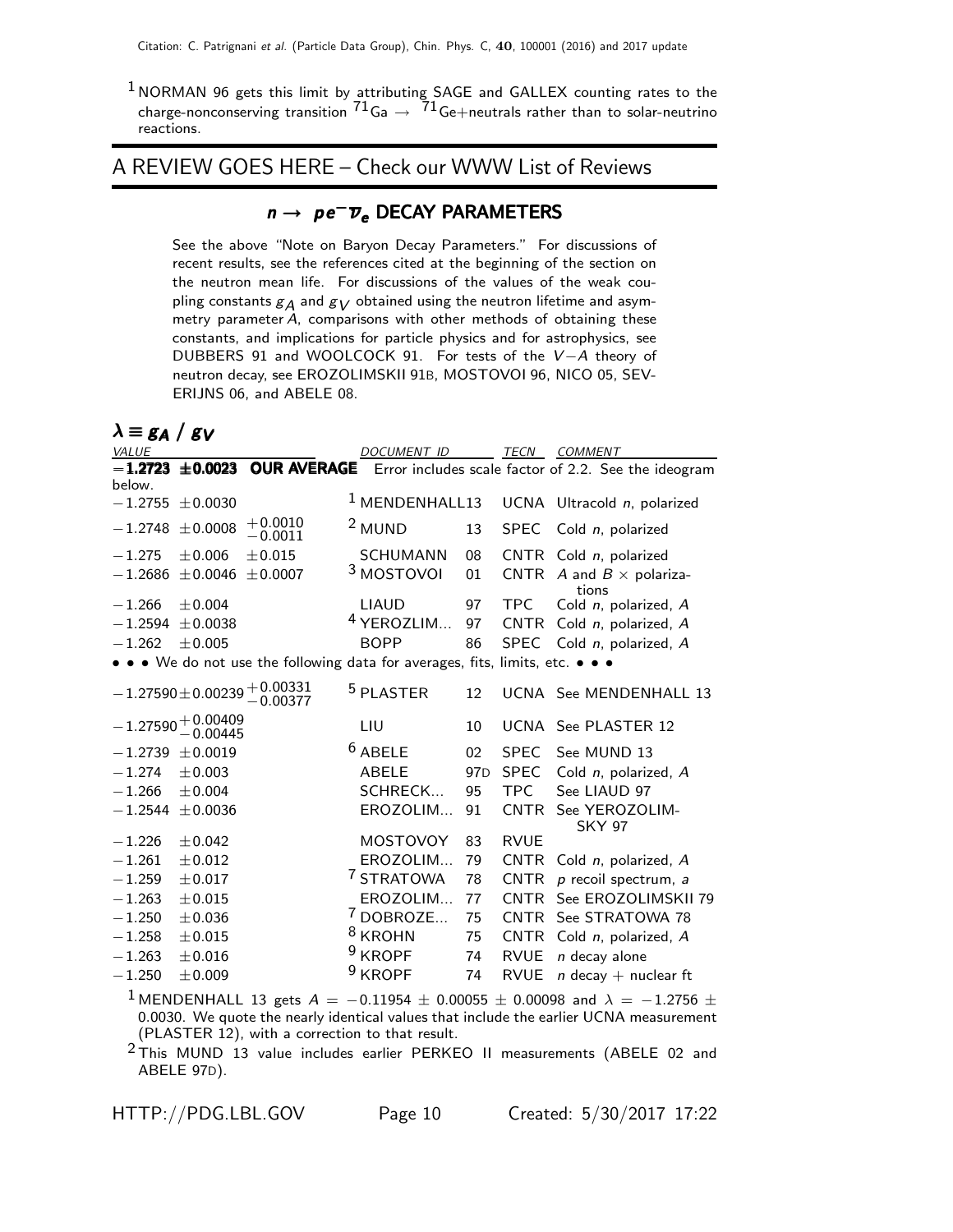- $3$  MOSTOVOI 01 measures the two P-odd correlations A and B, or rather SA and SB, where  $S$  is the  $n$  polarization, in free neutron decay.
- 4 YEROZOLIMSKY 97 makes a correction to the EROZOLIMSKII 91 value.
- 5 This PLASTER 12 value is identical with that given in LIU 10, but the experiment is
- now described in detail. 6 This is the combined result of ABELE 02 and ABELE 97D.
- <sup>7</sup> These experiments measure the absolute value of  $g_A/g_V$  only.
- 8 KROHN 75 includes events of CHRISTENSEN 70.

<sup>9</sup> KROPF 74 reviews all data through 1972.



# e<sup>-</sup> ASYMMETRY PARAMETER A

This is the neutron-spin electron-momentum correlation coefficient. Unless otherwise noted, the values are corrected for radiative effects and weak magnetism. In the Standard Model,  $A$  is related to  $\lambda \equiv g_A/g_V$  by  $A=-2\;\lambda\;(\lambda+1)\;/\;(1+3\lambda^2);$  this assumes that  $\mathcal{g}_A$  and  $\mathcal{g}_V$  are real.

| <i>VALUE</i>                                                                          | DOCUMENT ID TECN                                | <i>COMMENT</i>                                           |
|---------------------------------------------------------------------------------------|-------------------------------------------------|----------------------------------------------------------|
| $-0.1184 \pm 0.0010$ OUR AVERAGE Error includes scale factor of 2.4. See the ideogram |                                                 |                                                          |
| below.                                                                                |                                                 |                                                          |
| $-0.11952 \pm 0.00110$                                                                |                                                 | <sup>1</sup> MENDENHALL13 UCNA Ultracold $n$ , polarized |
| $-0.11926 \pm 0.00031 \pm 0.00036$<br>$-0.00042$                                      | <sup>2</sup> MUND                               | 13 SPEC Cold n, polarized                                |
| $-0.1160 \pm 0.0009 \pm 0.0012$                                                       | <b>LIAUD</b>                                    | 97 TPC Cold n, polarized                                 |
| $-0.1135 \pm 0.0014$                                                                  | <sup>3</sup> YEROZLIM 97 CNTR Cold n, polarized |                                                          |
| $-0.1146 \pm 0.0019$                                                                  | <b>BOPP</b>                                     | 86 SPEC Cold n, polarized                                |
|                                                                                       |                                                 |                                                          |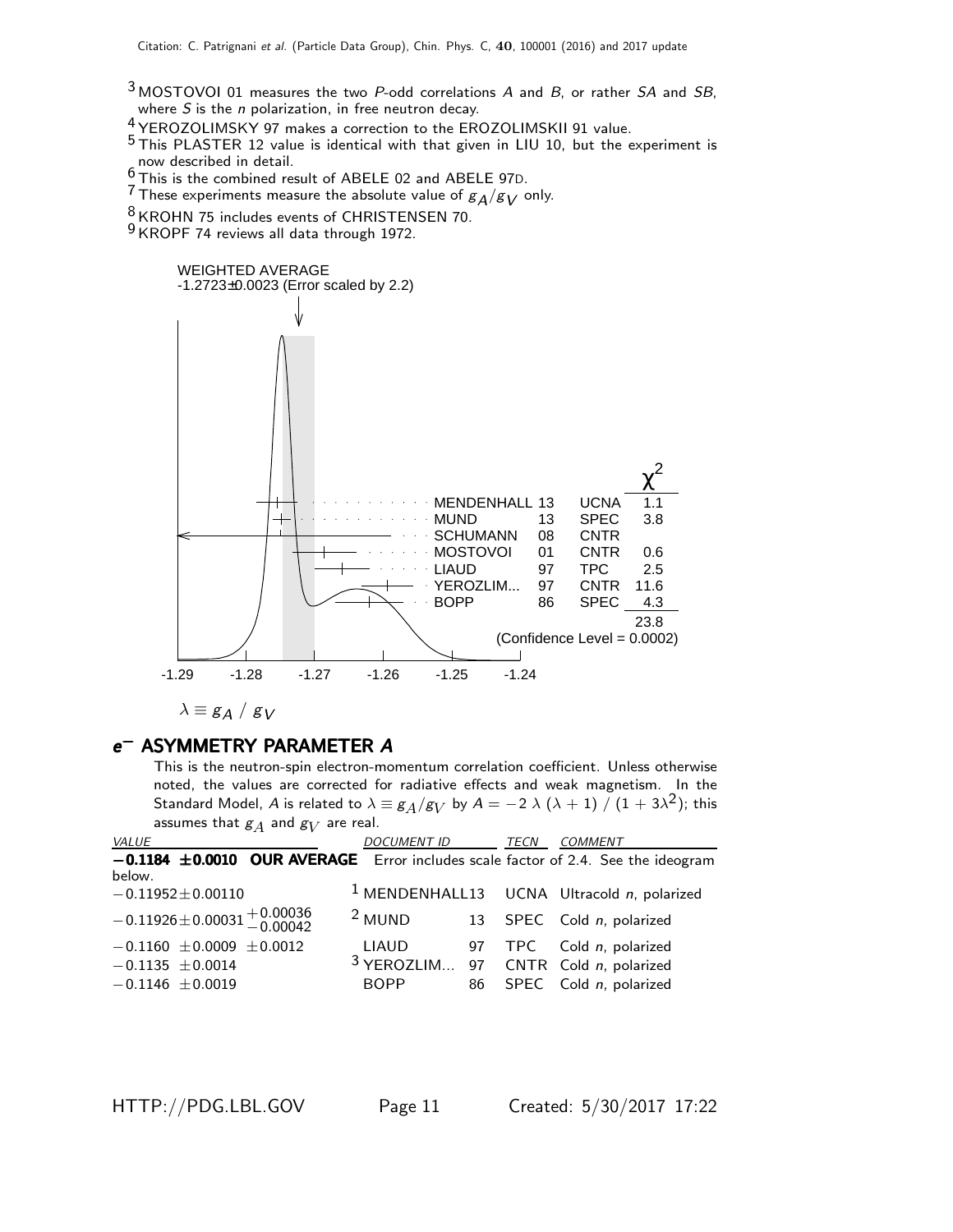• • • We do not use the following data for averages, fits, limits, etc. • • •

| $-0.11966 \pm 0.00089 + 0.00123$<br>-0.00140   | <sup>4</sup> PLASTER  |    | 12 UCNA See MENDENHALL 13                       |
|------------------------------------------------|-----------------------|----|-------------------------------------------------|
| $-0.11966 \pm 0.00089 + 0.00123$<br>$-0.00140$ | LIU                   | 10 | UCNA See PLASTER 12                             |
| $-0.1138 \pm 0.0046 \pm 0.0021$                | <b>PATTIE</b>         | 09 | SPEC Ultracold n, polarized                     |
| $-0.1189 \pm 0.0007$                           | $5$ ABELE             |    | 02 SPEC See MUND 13                             |
| $-0.1168 \pm 0.0017$                           | <sup>6</sup> MOSTOVOI | 01 | CNTR Inferred                                   |
| $-0.1189 \pm 0.0012$                           | ABELE                 |    | 97D SPEC Cold n, polarized                      |
| $-0.1160 \pm 0.0009 \pm 0.0011$                | SCHRECK               |    | 95 TPC See LIAUD 97                             |
| $-0.1116 \pm 0.0014$                           | EROZOLIM              | 91 | CNTR See YEROZOLIM-<br><b>SKY 97</b>            |
| ± 0.005<br>$-0.114$                            |                       |    | <sup>7</sup> EROZOLIM 79 CNTR Cold n, polarized |
| $-0.113$<br>$+0.006$                           | <sup>7</sup> KROHN    |    | 75 CNTR Cold n, polarized                       |
|                                                |                       |    |                                                 |

<sup>1</sup> MENDENHALL 13 gets  $A = -0.11954 \pm 0.00055 \pm 0.00098$  and  $\lambda = -1.2756 \pm 0.00098$ 0.0030. We quote the nearly identical values that include the earlier UCNA measurement (PLASTER 12), with a correction to that result.

2 This MUND 13 value includes earlier PERKEO II measurements (ABELE 02 and ABELE 97D), with a correction to those results.

3 YEROZOLIMSKY 97 makes a correction to the EROZOLIMSKII 91 value.

- 4 This PLASTER 12 value is identical with that given in LIU 10, but the experiment is now described in detail.
- 5 now described in detail.<br> $\frac{5}{2}$ This is the combined result of ABELE 02 and ABELE 97D.

<sup>6</sup> MOSTOVOI 01 calculates this from its measurement of  $\lambda = g_A/g_V$  above.

 $7$  These results are not corrected for radiative effects and weak magnetism, but the corrections are small compared to the errors.

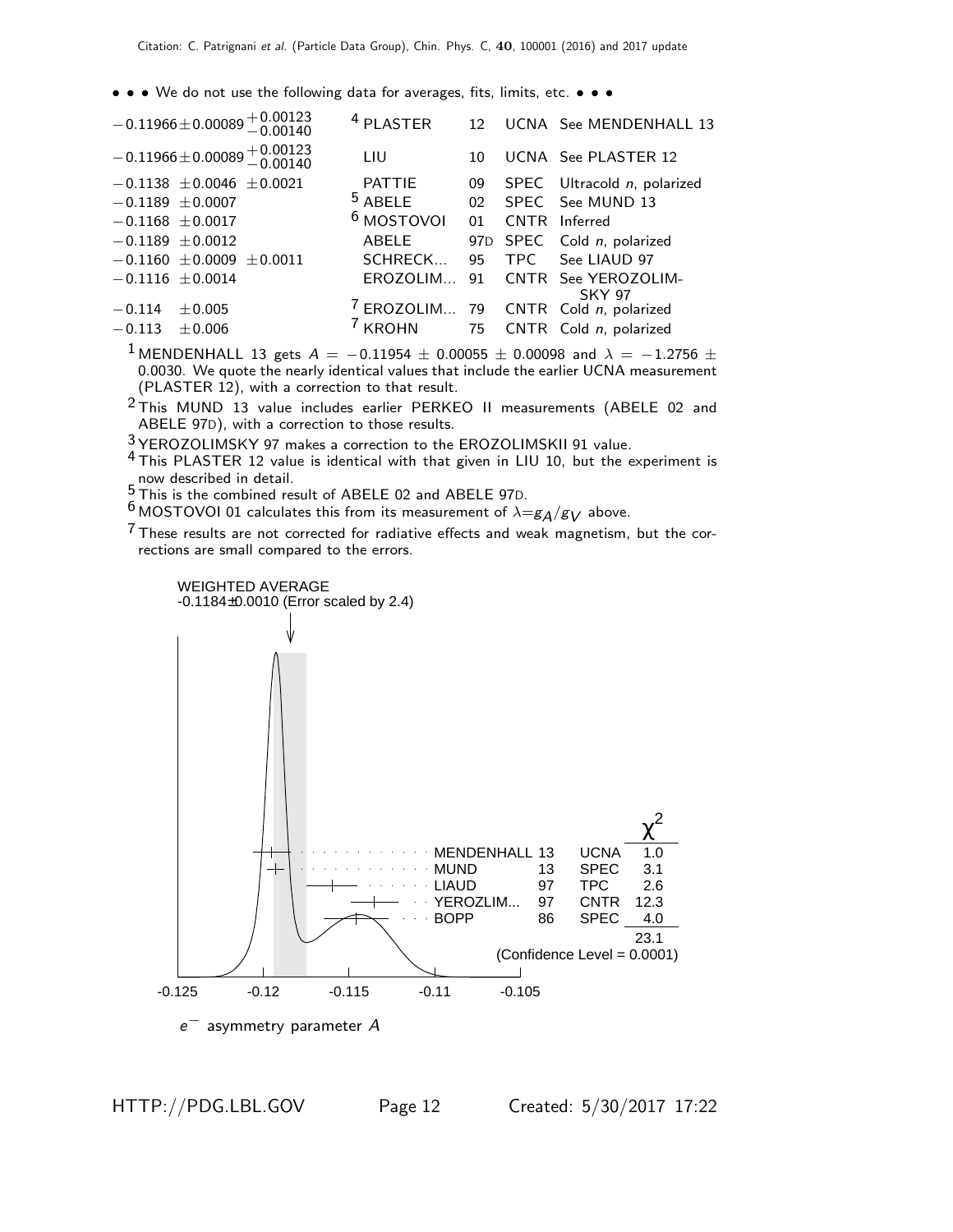### $\overline{\nu}_e$  ASYMMETRY PARAMETER B

This is the neutron-spin antineutrino-momentum correlation coefficient. In the Standard Model,  $B$  is related to  $\lambda\equiv g_A/g_V$  by  $B=2\lambda(\lambda-1)\mathbin{/} (1+3\lambda^2)$ ; this assumes that  $\mathcal{g}_A$  and  $\mathcal{g}_V$  are real.

| VALUE                                                                         | <b>DOCUMENT ID</b>                     | TECN | COMMENT                              |
|-------------------------------------------------------------------------------|----------------------------------------|------|--------------------------------------|
| $0.9807 \pm 0.0030$ OUR AVERAGE                                               |                                        |      |                                      |
| $0.9802 \pm 0.0034 \pm 0.0036$                                                |                                        |      | SCHUMANN 07 CNTR Cold n, polarized   |
| $0.967 \pm 0.006 \pm 0.010$                                                   | KREUZ 05                               |      | CNTR Cold n, polarized               |
| $0.9801 \pm 0.0046$                                                           |                                        |      | SEREBROV 98 CNTR Cold n, polarized   |
| $0.9894 \pm 0.0083$                                                           |                                        |      | KUZNETSOV 95 CNTR Cold n, polarized  |
| $1.00 + 0.05$                                                                 |                                        |      | CHRISTENSEN70 CNTR Cold n, polarized |
| $0.995 \pm 0.034$                                                             |                                        |      | EROZOLIM 70C CNTR Cold n, polarized  |
| • • • We do not use the following data for averages, fits, limits, etc. • • • |                                        |      |                                      |
| $0.9876 \pm 0.0004$                                                           | <sup>1</sup> MOSTOVOI 01 CNTR Inferred |      |                                      |

 $^1$ MOSTOVOI 01 calculates this from its measurement of  $\lambda = g_A/g_V$  above.

### PROTON ASYMMETRY PARAMETER C

Describes the correlation between the neutron spin and the proton momentum. In the Standard Model, C is related to  $\lambda \equiv g_A/g_V$  by  $C = -x_c$   $(A + B) = x_c$  4 $\lambda/(1 +$ 3 $\lambda^2$ ), where  $\mathrm{x}_c=$  0.27484 is a kinematic factor; this assumes that  $\mathrm{g}_A$  and  $\mathrm{g}_V$  are real. VALUE VALUE VALUE DOCUMENT ID TECN COMMENT

| $-0.2377 \pm 0.0010 \pm 0.0024$ |  | SCHUMANN 08 CNTR Cold n, polarized |
|---------------------------------|--|------------------------------------|

### $e$ - $\overline{\nu}_e$  ANGULAR CORRELATION COEFFICIENT a

For a review of past experiments and plans for future measurements of the a parameter, see WIETFELDT 05. In the Standard Model, *a* is related to  $\lambda \equiv g_A/g_V$  by  $a = (1, 1)$ 

| $(\lambda - \lambda^2)$ / $(1 + 3\lambda^2)$ ; this assumes that $g_A$ and $g_V$ are real. |                               |  |  |                                         |  |  |  |  |
|--------------------------------------------------------------------------------------------|-------------------------------|--|--|-----------------------------------------|--|--|--|--|
| <b>VALUE</b>                                                                               | DOCUMENT ID TECN COMMENT      |  |  |                                         |  |  |  |  |
| $-0.103 \pm 0.004$ OUR AVERAGE                                                             |                               |  |  |                                         |  |  |  |  |
| $-0.1054 \pm 0.0055$                                                                       | BYRNE                         |  |  | 02 SPEC Proton recoil spectrum          |  |  |  |  |
| $-0.1017 \pm 0.0051$                                                                       |                               |  |  | STRATOWA 78 CNTR Proton recoil spectrum |  |  |  |  |
| $-0.091 \pm 0.039$                                                                         |                               |  |  | GRIGOREV 68 SPEC Proton recoil spectrum |  |  |  |  |
| • • • We do not use the following data for averages, fits, limits, etc. • • •              |                               |  |  |                                         |  |  |  |  |
| $-0.1045 \pm 0.0014$                                                                       | $1$ MOSTOVOI 01 CNTR Inferred |  |  |                                         |  |  |  |  |
|                                                                                            |                               |  |  |                                         |  |  |  |  |

<sup>1</sup> MOSTOVOI 01 calculates this from its measurement of  $\lambda = g_A/g_V$  above.

### $\phi_{AV}$ , PHASE OF  $g_A$  RELATIVE TO  $g_V$

Time reversal invariance requires this to be 0 or  $180^\circ$ . This is related to D given in the next data block and  $\lambda \equiv g_{\cal A}/g_{\cal V}$  by  $\sin(\phi_{\cal A V}) \equiv \, D(1+3\lambda^2)/2 |\lambda|;$  this assumes that  $\mathcal{g}_A$  and  $\mathcal{g}_V$  are real.

| VALUE $(^\circ)$                                                              | $CL\%$ | <b>DOCUMENT ID</b> |    | <b>TECN</b> | <b>COMMENT</b>                      |  |  |  |
|-------------------------------------------------------------------------------|--------|--------------------|----|-------------|-------------------------------------|--|--|--|
| 180.017±0.026 OUR AVERAGE                                                     |        |                    |    |             |                                     |  |  |  |
| $180.012 \pm 0.028$                                                           | 68     | <b>CHUPP</b>       | 12 |             | CNTR Cold n, polarized $> 91\%$     |  |  |  |
| $180.04 \pm 0.09$                                                             |        | SOLDNER            |    |             | 04 CNTR Cold n, polarized           |  |  |  |
| $180.08 \pm 0.13$                                                             |        | LISING             |    |             | 00 CNTR Polarized $> 93\%$          |  |  |  |
| • • • We do not use the following data for averages, fits, limits, etc. • • • |        |                    |    |             |                                     |  |  |  |
| $180.013 \pm 0.028$                                                           |        | <b>MUMM</b>        | 11 |             | CNTR See CHUPP 12                   |  |  |  |
| $179.71 \pm 0.39$                                                             |        |                    |    |             | EROZOLIM 78 CNTR Cold n, polarized  |  |  |  |
| $180.35 \pm 0.43$                                                             |        |                    |    |             | EROZOLIM 74 CNTR Cold n, polarized  |  |  |  |
| $181.1 + 1.3$                                                                 |        | $1$ KROPF          |    |             | 74 RVUE <i>n</i> decay              |  |  |  |
| $180.14 \pm 0.22$                                                             |        |                    |    |             | STEINBERG 74 CNTR Cold n, polarized |  |  |  |
|                                                                               |        |                    |    |             |                                     |  |  |  |
| HTTP://PDG.LBL.GOV                                                            |        | Page 13            |    |             | Created: 5/30/2017 17:22            |  |  |  |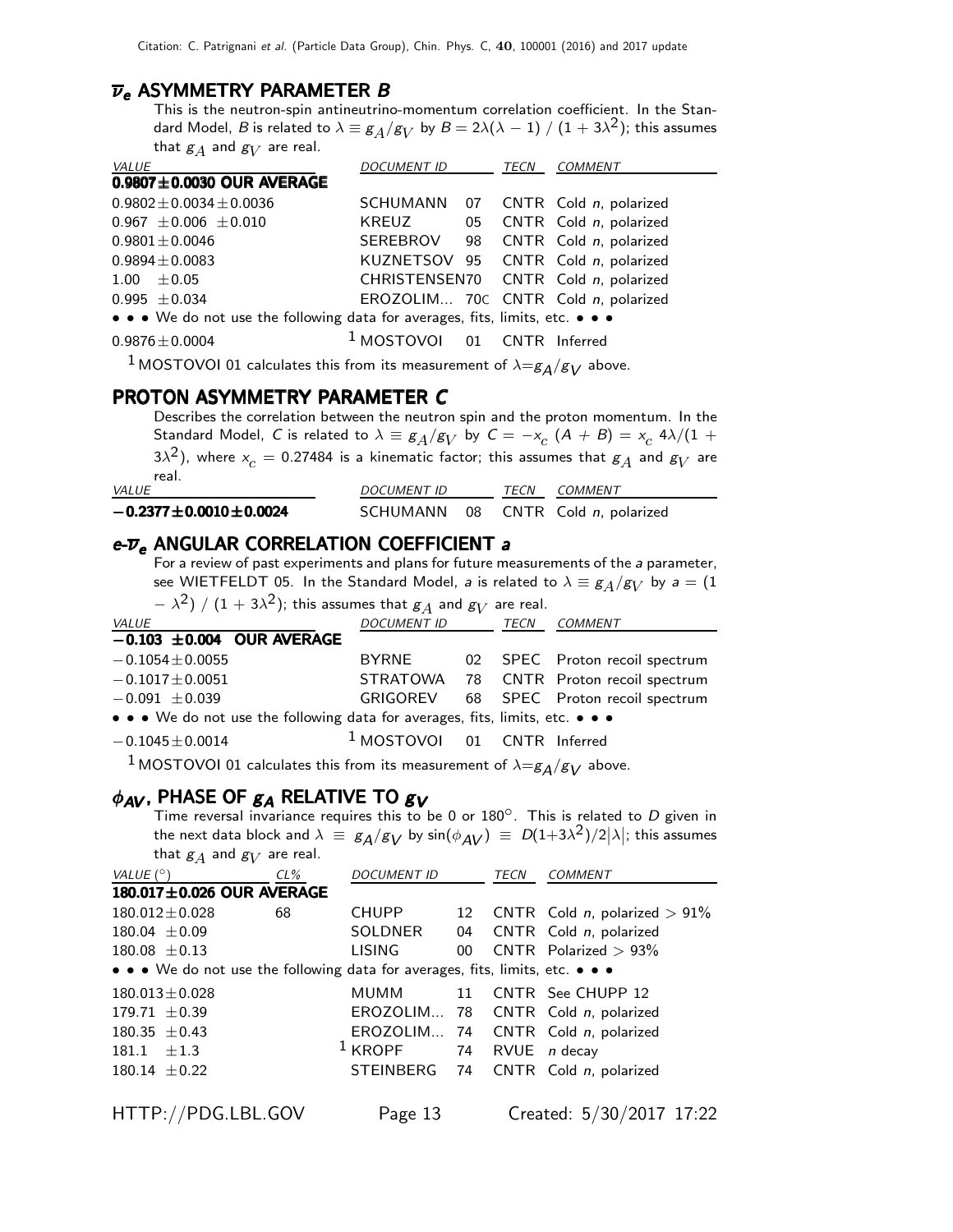$1$  KROPF 74 reviews all data through 1972.

### TRIPLE CORRELATION COEFFICIENT D

These are measurements of the component of  $n$  spin perpendicular to the decay plane in  $\beta$  decay. Should be zero if T invariance is not violated.

| VALUE (units $10^{-4}$ )                                                      | <b>DOCUMENT ID</b> |                 | TECN | <b>COMMENT</b>                         |
|-------------------------------------------------------------------------------|--------------------|-----------------|------|----------------------------------------|
| $-1.2 \pm 2.0$ OUR AVERAGE                                                    |                    |                 |      |                                        |
| $-0.94\pm 1.89\pm 0.97$                                                       | CHUPP              |                 |      | 12 CNTR Cold $n$ , polarized $> 91\%$  |
| $-2.8 \pm 6.4 \pm 3.0$                                                        | SOLDNER            |                 |      | 04 CNTR Cold n, polarized              |
| $-6$ +12 +5                                                                   | <b>LISING</b>      | 00 <sup>°</sup> |      | CNTR Polarized $> 93\%$                |
| • • • We do not use the following data for averages, fits, limits, etc. • • • |                    |                 |      |                                        |
| $-0.96\pm 1.89\pm 1.01$                                                       |                    |                 |      | MUMM 11 CNTR See CHUPP 12              |
| ±30<br>$+22$                                                                  |                    |                 |      | EROZOLIM 78 CNTR Cold n, polarized     |
| $-27 \pm 50$                                                                  |                    |                 |      | $1$ EROZOLIM 74 CNTR Cold n, polarized |
| $-11$<br>$+17$                                                                |                    |                 |      | STEINBERG 74 CNTR Cold n, polarized    |

<sup>1</sup> EROZOLIMSKII 78 says asymmetric proton losses and nonuniform beam polarization may give a systematic error up to  $30 \times 10^{-4}$ , thus increasing the EROZOLIMSKII 74 error to  $50 \times 10^{-4}$ . STEINBERG 74 and STEINBERG 76 estimate these systematic errors to be insignificant in their experiment.

### TRIPLE CORRELATION COEFFICIENT R

Another test of time-reversal invariance. R measures the polarization of the electron in the direction perpendicular to the plane defined by the neutron spin and the electron momentum.  $R = 0$  for T invariance.

| <i>VALUE</i>                                                                  | <b>DOCUMENT ID</b> | TECN | COMMENT                  |
|-------------------------------------------------------------------------------|--------------------|------|--------------------------|
| $+0.004 \pm 0.012 \pm 0.005$                                                  | $1$ KOZELA         |      | 12 CNTR Mott polarimeter |
| • • • We do not use the following data for averages, fits, limits, etc. • • • |                    |      |                          |
| $+0.008 \pm 0.015 \pm 0.005$                                                  | KOZFI A            |      | 09 CNTR See KOZELA 12    |

 $1$  KOZELA 12 also measures the polarization of the electron along the direction of the neutron spin. This is nonzero in the Standard Model; the correlation coefficient is  $N =$  $+0.067 \pm 0.011 \pm 0.004$ .

### n REFERENCES

We have omitted some papers that have been superseded by later experiments. See our earlier editions.

| SAHOO          | 17  | PR D95 013002                 | B.K. Sahoo                          | (AHMEB)                     |
|----------------|-----|-------------------------------|-------------------------------------|-----------------------------|
| <b>BALES</b>   | 16  | PRL 116 242501                | M.J. Bales et al.                   | (RDK II Collab.)            |
| <b>MOHR</b>    | 16  | PMP 88 035009                 | P.J. Mohr, D.B. Newell, B.N. Taylor | (NIST)                      |
| ABE.           | 15C | PR D91 072006                 | K. Abe <i>et al.</i>                | (Super-Kamiokande Collab.)  |
| ARZUMANOV      | 15  | PL B745 79                    | S. Arzumanov et al.                 | (ILLG, KIAE)                |
| PENDLEBURY 15  |     | PR D92 092003                 | J.M. Pendlebury et al.              | (ETHZ, PSI, SUSS)           |
| SEREBROV       | 15  | PR C92 055501                 | A.P. Serebrov et al.                | (PNPI, ILLG, IOFF)          |
| <b>EPSTEIN</b> | 14  | PR D90 074027                 | Z. Epstein, G. Paz, J. Roy          | (UMD, WAYN)                 |
| <b>MYERS</b>   | 14  | PRL 113 262506                | L.S. Myers <i>et al.</i>            | (COMPTON/MAX-lab Collab.)   |
| SEREBROV       | 14  | <b>JETPL 99 4</b>             | A.P. Serebrov et al.                | (PNPI, ILL, IOFF)           |
| MENDENHALL 13  |     | PR C87 032501                 | M.P. Mendenhall et al.              | (UCNA Collab.)              |
| <b>MUND</b>    | 13  | PRL 110 172502                | D. Mund et al.                      | (HEID, ILLG)                |
| <b>YUE</b>     | 13  | PRL 111 222501                | A.T. Yue et al.                     | (UMD, NIST, TENN, $ORNL+$ ) |
| ARZUMANOV      | 12  | JETPL 95 224                  | S.S. Arzumanov et al.               | (KIAE)                      |
|                |     | Translated from ZETFP 95 248. |                                     |                             |
| <b>CHUPP</b>   | 12  | PR C86 035505                 | T.E. Chupp et al.                   | $(MICH, UCB, WASH+)$        |
| GRIESSHAM      | 12  | PPNP 67 841                   | H.W. Griesshammer et al.            | $(GWU, MCHS+)$              |
| KOZELA         | 12  | PR C85 045501                 | A. Kozela et al.                    | (nTRV Collab.)              |
| <b>MOHR</b>    | 12  | RMP 84 1527                   | P.J. Mohr, B.N. Taylor, D.B. Newell | (NIST)                      |
| <b>PLASTER</b> | 12  | PR C86 055501                 | B. Plaster et al.                   | (UCNA Collab.)              |
|                |     |                               |                                     |                             |

HTTP://PDG.LBL.GOV Page 14 Created: 5/30/2017 17:22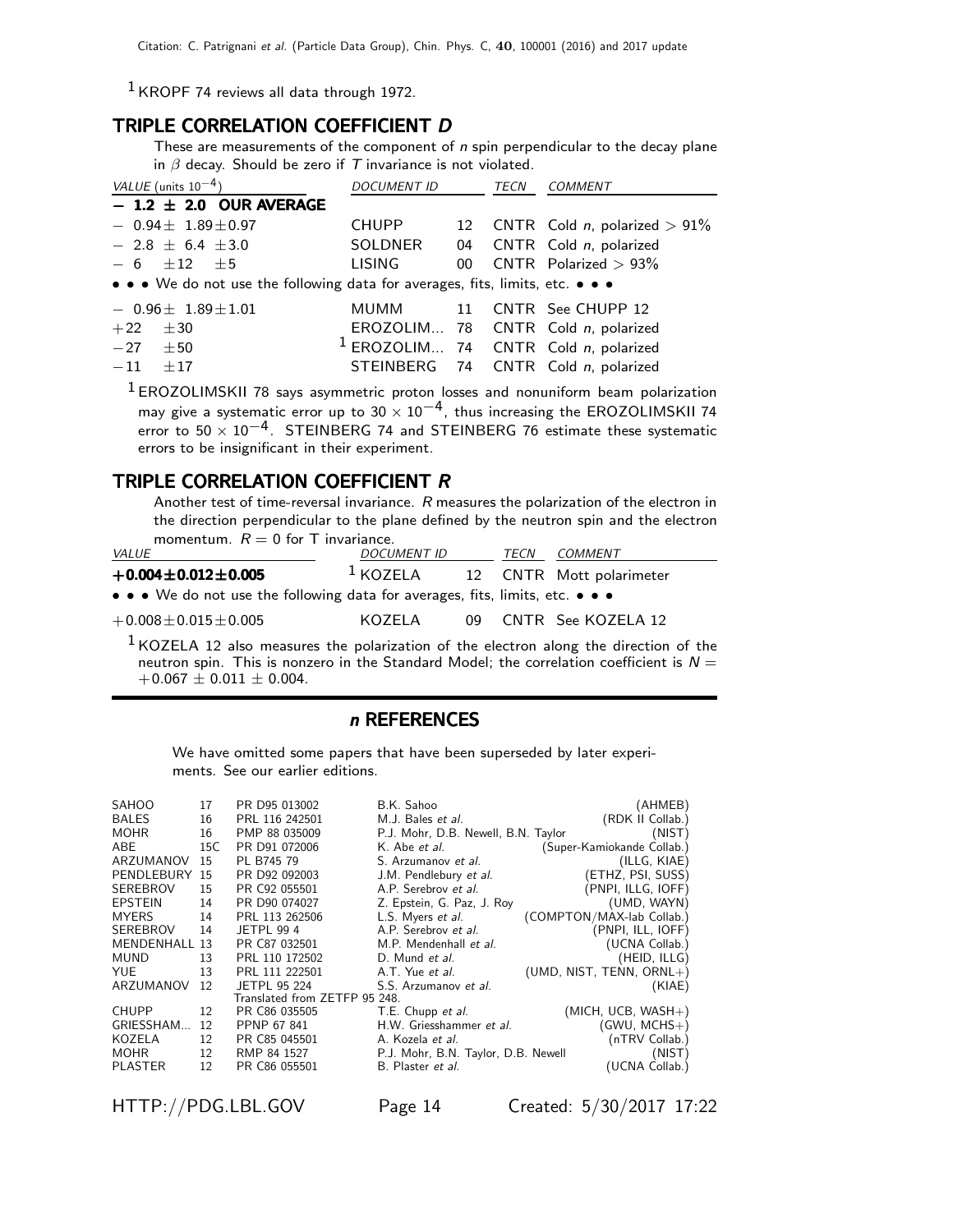| STEYERL                  | 12       | PR C85 065503                                      | A. Steyerl et al.                               | (URI, SUSS)                                         |
|--------------------------|----------|----------------------------------------------------|-------------------------------------------------|-----------------------------------------------------|
| <b>BRESSI</b>            | 11       | PR A83 052101                                      | G. Bressi et al.                                | $(LEGN, PAVII, PADO, TRST+)$                        |
| <b>DUBBERS</b>           | 11       | RMP 83 1111                                        | D. Dubbers, M.G. Schmidt                        | (HEID)                                              |
| MUMM                     | 11       | PRL 107 102301                                     | H.P. Mumm et al.                                | $(NIST, WASH, MICH, LBL+)$                          |
| WIETFELDT                | 11       | RMP 83 1173                                        | F.E. Wietfeldt, G.L. Greene                     | (TULA, TENN)                                        |
| COOPER<br>LIU            | 10<br>10 | PR C81 035503<br>PRL 105 181803                    | R.L. Cooper et al.<br>J. Liu et al.             | $(MICH, NIST, TULA+)$<br>(UCNA Collab.)             |
| Also                     |          | PRL 105 219903 (errat.)                            | J. Liu et al.                                   | (UCNA Collab.)                                      |
| PICHLMAIER               | 10       | PL B693 221                                        | A. Pichlmaier et al.                            | (MUNT, PNPI, ILLG)                                  |
| ALTAREV                  | 09A      | PR D80 032003                                      | I. Altarev et al.                               | (MUNT, RAL, $CAEN+$ )                               |
| KOZELA                   | 09       | PRL 102 172301                                     | A. Kozela <i>et al.</i>                         | $(JAGL, CRAC, PSI, CAEN+)$                          |
| LAMOREAUX                | 09       | JP G36 104002                                      | S.K. Lamoreaux, R. Golub                        | (YALE, NCSU)                                        |
| MOHAPATRA                | 09       | JP G36 104006                                      | R.N. Mohapatra                                  | (UMD)                                               |
| PATTIE<br>ABELE          | 09<br>08 | PRL 102 012301                                     | R.W. Pattie Jr. <i>et al.</i><br>H. Abele       | (Los Alamos UCNA Collab.)                           |
| MOHR                     | 08       | PPNP 60 1<br>RMP 80 633                            | P.J. Mohr, B.N. Taylor, D.B. Newell             | (HEID)<br>(NIST)                                    |
| SCHUMANN                 | 08       | PRL 100 151801                                     | M. Schumann et al.                              | $(HEID, ILLG, KARL+)$                               |
| SEREBROV                 | 08       | PL B663 181                                        | A.P. Serebrov et al.                            | $(PNPI, IOFF, ILLG+)$                               |
| BAKER                    | 07       | PRL 98 149102                                      | C.A. Baker et al.                               | (RAL, SUSS, ILLG)                                   |
| BAN                      | 07       | PRL 99 161603                                      | G. Ban et al.                                   | (CAEN, JAGL, PSI, JINR+)                            |
| BELUSHKIN                | 07       | PR C75 035202                                      |                                                 | M.A. Belushkin, H.W. Hammer, U.-G. Meissner (BONN+) |
| LAMOREAUX                | 07       | PRL 98 149101                                      | S.K. Lamoreaux, R. Golub                        | (YALE, NCSU)                                        |
| SCHUMANN                 | 07       | PRL 99 191803                                      | M. Schumann et al.                              | (HEID, ILLG, $KARL+$ )                              |
| SILENKO                  | 07       | <b>PPNL 4 468</b><br>Translated from PFECAY 6 784. | A.Ya. Silenko                                   | (Belarussian U.)                                    |
| BAKER                    | 06       | PRL 97 131801                                      | C.A. Baker et al.                               | (RAL, SUSS, ILLG)                                   |
| BEREZHIANI               | 06       | PRL 96 081801                                      | Z. Berezhiani, L. Bento                         | (Aguila U., LISB)                                   |
| <b>NICO</b>              | 06       | NAT 444 1059                                       | J.S. Nico et al.                                | (NIST, TULN, MICH, UMD+)                            |
| SEVERIJNS                | 06       | RMP 78 991                                         | N. Severijns, M. Beck, O. Naviliat-Cuncic       | $(LEUV+)$                                           |
| KREUZ                    | 05       | PL B619 263                                        | M. Kreuz et al.                                 | $(HEID, ILLG, MANZ, KARL+)$                         |
| MOHR                     | 05       | RMP 77 1                                           | P.J. Mohr, B.N. Taylor                          | (NIST)                                              |
| NICO<br>SCHUMACHER 05    | 05       | PR C71 055502<br>PPNP 55 567                       | J.S. Nico et al.<br>M. Schumacher               | $(NIST, TULN, IND, TENN+)$<br>(GOET)                |
| SEREBROV                 | 05       | PL B605 72                                         | A. Serebrov et al.                              | (PNPI, JINR, ILLG)                                  |
| Also                     |          | SPU 48 867                                         | A.P. Serebrov et al.                            | (PPNI, JINR, ILLG)                                  |
|                          |          | Translated from UFN 175 905.                       |                                                 |                                                     |
| WIETFELDT                | 05       | MPL A20 1783                                       | F.E. Wietfeldt                                  | (TULN)                                              |
| SOLDNER                  | 04       | PL B581 49                                         | T. Soldner et al.                               | (ILLG, MUNT)                                        |
| <b>DEWEY</b><br>KOSSERT  | 03<br>03 | PRL 91 152302<br>EPJ A16 259                       | M.S. Dewey et al.<br>K. Kossert <i>et al.</i>   | $(NIST, TULN, IND+)$                                |
| Also                     |          | PRL 88 162301                                      | K. Kossert <i>et al.</i>                        | (Mainz MAMI Collab.)<br>(Mainz MAMI Collab.)        |
| LUNDIN                   | 03       | PRL 90 192501                                      | M. Lundin et al.                                |                                                     |
| ABELE                    | 02       | PRL 88 211801                                      | H. Abele <i>et al.</i>                          | (PERKEO-II Collab.)                                 |
| <b>BECK</b>              | 02       | <b>JETPL 76 332</b>                                | M. Beck <i>et al.</i>                           | (LEUV, SUSS, KIAE, PNPI)                            |
|                          |          | Translated from ZETFP 76 392.                      |                                                 |                                                     |
| BYRNE                    | 02       | JP G28 1325                                        | J. Byrne et al.                                 |                                                     |
| CHUNG                    | 02B      | PR D66 032004                                      | J. Chung et al.                                 | (SOUDAN-2 Collab.)                                  |
| <b>MOSTOVOI</b>          | 01       | PAN 64 1955<br>Translated from YAF 64 2040.        | Yu.A. Mostovoi et al.                           |                                                     |
| ARZUMANOV                | 00       | PL B483 15                                         | S. Arzumanov <i>et al.</i>                      |                                                     |
| GAL                      | 00       | PR C61 028201                                      | A. Gal                                          |                                                     |
| KOLB                     | 00       | PRL 85 1388                                        | N.R. Kolb <i>et al.</i>                         |                                                     |
| LAMOREAUX                | 00       | PR D61 051301                                      | S.K. Lamoreaux, R. Golub                        |                                                     |
| LEVCHUK                  | 00       | NP A674 449                                        | M.I. Levchuk, A.I. L'vov                        | (BELA, LEBD)                                        |
| LISING<br><b>HARRIS</b>  | 00<br>99 | PR C62 055501<br>PRL 82 904                        | L.J. Lising <i>et al.</i><br>P.G. Harris et al. | (NIST emiT Collab.)                                 |
| KESSLER                  | 99       | PL A255 221                                        | E.G. Kessler Jr et al.                          |                                                     |
| MOHR                     | 99       | JPCRD 28 1713                                      | P.J. Mohr, B.N. Taylor                          | (NIST)                                              |
| Also                     |          | RMP 72 351                                         | P.J. Mohr, B.N. Taylor                          | (NIST)                                              |
| SEREBROV                 | 98       | JETP 86 1074                                       | A.P. Serebrov et al.                            |                                                     |
|                          |          | Translated from ZETF 113 1963.                     |                                                 |                                                     |
| ABELE                    | 97D      | PL B407 212                                        | H. Abele et al.                                 | (HEIDP, ILLG)                                       |
| <b>KOPECKY</b><br>LIAUD  | 97<br>97 | PR C56 2229<br>NP A612 53                          | S. Kopecky <i>et al.</i><br>P. Liaud et al.     | (ILLG, LAPP)                                        |
| YEROZLIM                 | 97       | PL B412 240                                        | B.G. Erozolimsky et al.                         | (HARV, PNPI, KIAE)                                  |
| ALTAREV                  | 96       | PAN 59 1152                                        | I.S. Altarev et al.                             | (PNPI)                                              |
|                          |          | Translated from YAF 59 1204.                       |                                                 |                                                     |
| BONDAREN                 | 96       | <b>JETPL 64 416</b>                                | L.N. Bondarenko <i>et al.</i>                   | (KIAE)                                              |
|                          |          | Translated from ZETFP 64 382.                      |                                                 |                                                     |
| <b>BYRNE</b><br>MOSTOVOI | 96<br>96 | EPL 33 187<br>PAN 59 968                           | J. Byrne <i>et al.</i><br>Y.A. Mostovoy         | (SUSS, ILLG)<br>(KIAE)                              |
|                          |          | Translated from YAF 59 1013.                       |                                                 |                                                     |

HTTP://PDG.LBL.GOV Page 15 Created: 5/30/2017 17:22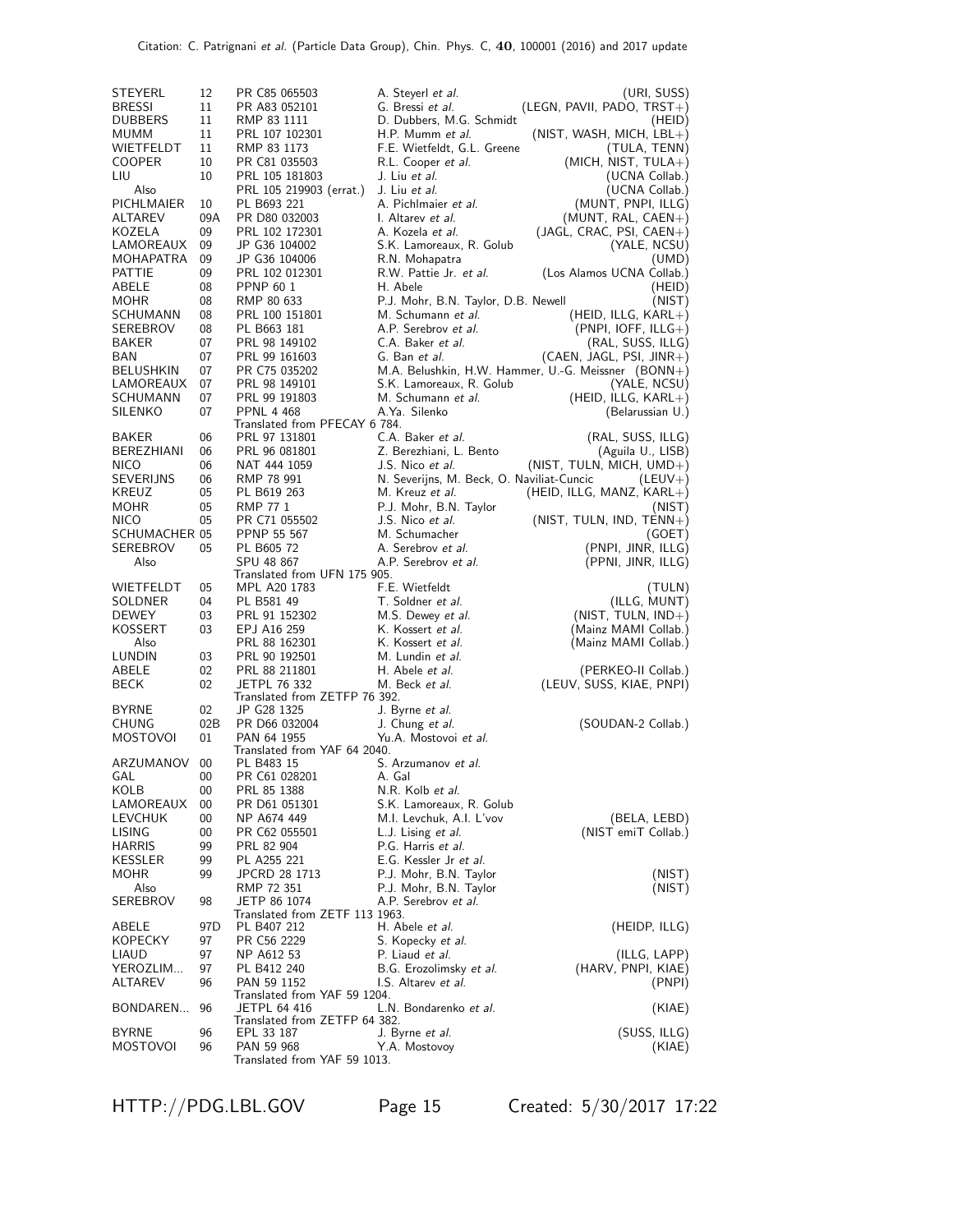| <b>NORMAN</b>             | 96       | PR D53 4086                               | E.B. Norman, J.N. Bahcall, M. Goldhaber      | $(LBL+)$                 |
|---------------------------|----------|-------------------------------------------|----------------------------------------------|--------------------------|
| <b>IGNATOVICH</b>         | 95       | JETPL 62 1<br>Translated from ZETFP 62 3. | V.K. Ignatovich                              | (JINR)                   |
| <b>KOESTER</b><br>KOPECKY | 95<br>95 | PR C51 3363<br>PRL 74 2427                | L. Koester et al.<br>S. Kopecky et al.       | (MUNT, JINR, LATV)       |
| KUZNETSOV                 | 95       | PRL 75 794                                | I.A. Kuznetsov et al.                        | $(PNPI, KIAE, HARV+)$    |
| SCHRECK                   | 95       | PL B349 427                               | K. Schreckenbach et al.                      | (MUNT, ILLG, LAPP)       |
| BALDO-                    | 94       | ZPHY C63 409                              | M. Baldo-Ceolin et al.                       |                          |
|                           |          |                                           |                                              | $(HEID, ILLG, PADO+)$    |
| <b>DIFILIPPO</b>          | 94       | PRL 73 1481                               | F. DiFilippo et al.                          | (MIT)                    |
| Also                      |          | PRL 71 1998                               | V. Natarajan <i>et al.</i>                   | (MIT)                    |
| GOLUB                     | 94       | <b>PRPL 237C 1</b>                        | R. Golub, K. Lamoreaux                       | (HAHN, WASH)             |
| MAMPE                     | 93       | <b>JETPL 57 82</b>                        | B. Mampe <i>et al.</i>                       | (KIAE)                   |
|                           |          | Translated from ZETFP 57 77.              |                                              |                          |
| <b>ALTAREV</b>            | 92       | PL B276 242                               | I.S. Altarev et al.                          | (PNPI)                   |
| NESVIZHEV                 | 92       | JETP 75 405                               | V.V. Nesvizhevsky et al.                     | (PNPI, JINR)             |
|                           |          | Translated from ZETF 102 740.             |                                              |                          |
| ALBERICO                  | 91       | NP A523 488                               | W.M. Alberico, A. de Pace, M. Pignone        | (TORI)                   |
| <b>DUBBERS</b>            | 91       | NP A527 239c                              | D. Dubbers                                   | (ILLG)                   |
| Also                      |          | EPL 11 195                                | D. Dubbers, W. Mampe, J. Dohner              | (ILLG, HEID)             |
| EROZOLIM                  | 91       | PL B263 33                                | B.G. Erozolimsky et al.                      | (PNPI, KIAE)             |
| Also                      |          | SJNP 52 999                               | B.G. Erozolimsky et al.                      | (PNPI, KIAE)             |
|                           |          | Translated from YAF 52 1583.              |                                              |                          |
| EROZOLIM                  | 91B      | SJNP 53 260                               | B.G. Erozolimsky, Y.A. Mostovoy              | (KIAE)                   |
|                           |          | Translated from YAF 53 418.               |                                              |                          |
| SCHMIEDM                  | 91       | PRL 66 1015                               | J. Schmiedmayer et al.                       | (TUW, ORNL)              |
| <b>WOOLCOCK</b>           | 91       | MPL A6 2579                               | W.S. Woolcock                                | (CANB)                   |
| <b>ALFIMENKOV</b>         | 90       | <b>JETPL 52 373</b>                       | V.P. Alfimenkov et al.                       | (PNPI, JINR)             |
|                           |          | Translated from ZETFP 52 984.             |                                              |                          |
| BALDO-                    | 90       | PL B236 95                                | M. Baldo-Ceolin et al.                       | $(PADO, PAVI, HEIDP+)$   |
| <b>BERGER</b>             | 90       | PL B240 237                               | C. Berger <i>et al.</i>                      | (FREJUS Collab.)         |
| <b>BRESSI</b>             | 90       | NC 103A 731                               | G. Bressi et al.                             | (PAVI, ROMA, MILA)       |
| <b>BYRNE</b>              | 90       | PRL 65 289                                | J. Byrne <i>et al.</i>                       | (SUSS, NBS, SCOT, CBNM)  |
| GREEN                     | 90       | JP G16 L75                                | K. Green, D. Thompson                        | (RAL)                    |
| RAMSEY                    | 90       | <b>ARNPS 40 1</b>                         | N.F. Ramsey                                  | (HARV)                   |
| ROSE                      | 90       | PL B234 460                               | K.W. Rose et al.                             | (GOET, MPCM, MANZ)       |
| ROSE                      | 90B      | NP A514 621                               | K.W. Rose et al.                             | (GOET, MPCM)             |
| <b>SMITH</b>              | 90       | PL B234 191                               | K.F. Smith et al.                            | $(SUSS, RAL, HARV+)$     |
|                           |          |                                           |                                              |                          |
| <b>BRESSI</b>             | 89       | ZPHY C43 175                              | G. Bressi et al.                             | (INFN, MILA, PAVI, ROMA) |
| <b>DOVER</b>              | 89       | NIM A284 13                               | C.B. Dover, A. Gal, J.M. Richard             | $(BNL, HEBR+)$           |
| KOSSAKOW                  | 89       | NP A503 473                               | R. Kossakowski et al.                        | $(LAPP, SAVO, ISNG+)$    |
| MAMPE                     | 89       | PRL 63 593                                | W. Mampe <i>et al.</i>                       | (ILLG, RISL, SUSS, URI)  |
| MOHAPATRA                 | 89       | NIM A284 1                                | R.N. Mohapatra                               | (UMD)                    |
| PAUL                      | 89       | ZPHY C45 25                               | W. Paul et al.                               | (BONN, WUPP, MPIH, ILLG) |
| SCHMIEDM                  | 89       | NIM A284 137                              | J. Schmiedmayer, H. Rauch, P. Riehs          | (WIEN)                   |
| <b>BAUMANN</b>            | 88       | PR D37 3107                               | J. Baumann et al.                            | (BAYR, MUNI, ILLG)       |
| <b>KOESTER</b>            | 88       | ZPHY A329 229                             | L. Koester, W. Waschkowski, J. Meier         | (MUNI, MUNT)             |
| LAST                      | 88       | PRL 60 995                                | I. Last et al.                               | (HEIDP, ILLG, ANL)       |
| SCHMIEDM                  | 88       | PRL 61 1065                               | J. Schmiedmayer, H. Rauch, P. Riehs          | (TUW)                    |
| Also                      |          | PRL 61 2509 (erratum)                     | J. Schmiedmayer, H. Rauch, P. Riehs          | (TUW)                    |
| <b>SPIVAK</b>             | 88       | JETP 67 1735                              | P.E. Spivak                                  | (KIAE)                   |
|                           |          | Translated from ZETF 94 1.                |                                              |                          |
| <b>COHEN</b>              | 87       | RMP 59 1121                               | E.R. Cohen, B.N. Taylor                      | (RISC, NBS)              |
| ALEKSANDR 86              |          | SJNP 44 900                               | Yu.A. Aleksandrov et al.                     |                          |
|                           |          | Translated from YAF 44 1384.              |                                              |                          |
| ALTAREV                   | 86       | <b>JETPL 44 460</b>                       | I.S. Altarev et al.                          | (PNPI)                   |
|                           |          | Translated from ZETFP 44 360.             |                                              |                          |
| BOPP                      | 86       | PRL 56 919                                | P. Bopp et al.                               | (HEIDP, ANL, ILLG)       |
| Also                      |          | ZPHY C37 179                              | E. Klempt et al.                             | (HEIDP, ANL, ILLG)       |
| CRESTI                    | 86       | PL B177 206                               | M. Cresti et al.                             | (PADO)                   |
| Also                      |          | PL B200 587 (erratum)                     | M. Cresti et al.                             | (PADO)                   |
| GREENE                    | 86       | PRL 56 819                                | G.L. Greene et al.                           | (NBS, ILLG)              |
|                           |          | Physica B137 282                          |                                              |                          |
| KOESTER                   | 86       |                                           | L. Koester <i>et al.</i>                     |                          |
| KOSVINTSEV                | 86       | JETPL 44 571                              | Y.Y. Kosvintsev, V.I. Morozov, G.I. Terekhov | (KIAE)                   |
|                           |          | Translated from ZETFP 44 444.             |                                              |                          |
| TAKITA                    | 86       | PR D34 902                                | M. Takita <i>et al.</i>                      | $(KEK, TOKY+)$           |
| DOVER                     | 85       | PR C31 1423                               | C.B. Dover, A. Gal, J.M. Richard             | (BNL)                    |
| <b>FIDECARO</b>           | 85       | PL 156B 122                               | G. Fidecaro et al.                           | $(CERN, ILLG, PADO+)$    |
| PARK                      | 85B      | NP B252 261                               | H.S. Park et al.                             | (IMB Collab.)            |
| <b>BATTISTONI</b>         | 84       | PL 133B 454                               | G. Battistoni et al.                         | (NUSEX Collab.)          |
| JONES                     | 84       | PRL 52 720                                | T.W. Jones et al.                            | (IMB Collab.)            |
| PENDLEBURY 84             |          | PL 136B 327                               | J.M. Pendlebury et al.                       | $(SUSS, HARV, RAL+)$     |
| CHERRY                    | 83       | PRL 50 1354                               | M.L. Cherry et al.                           | (PENN, BNL)              |
| <b>DOVER</b>              | 83       | PR D27 1090                               | C.B. Dover, A. Gal, J.M. Richard             | (BNL)                    |

HTTP://PDG.LBL.GOV Page 16 Created: 5/30/2017 17:22